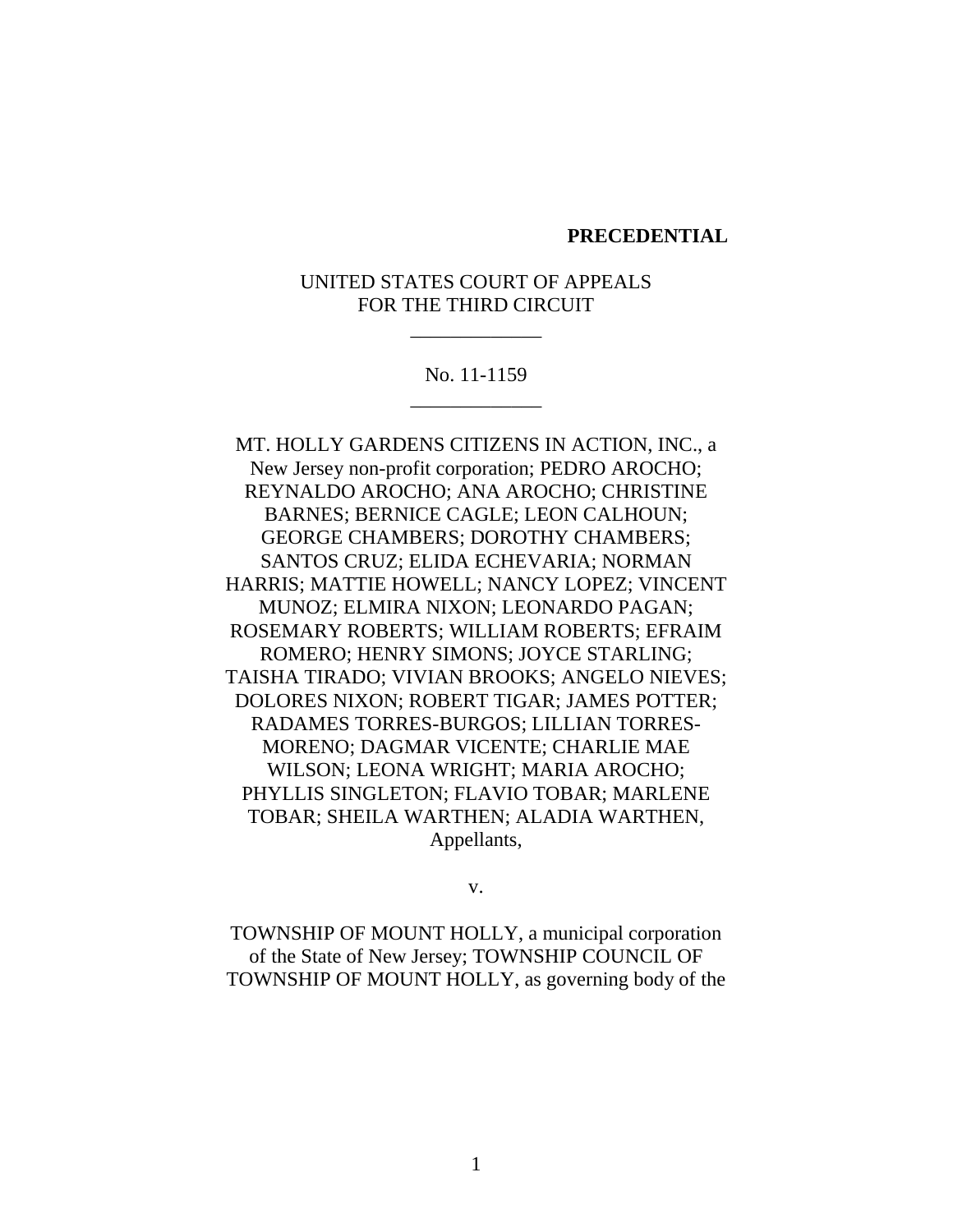Township of Mount Holly; KATHLEEN HOFFMAN, as Township Manager of the Township of Mount Holly; KEATING URBAN PARTNERS L.L.C., a company doing business in New Jersey; TRIAD ASSOCIATES, INC., a corporation doing business in New Jersey; JULES K. THIESSEN, as Mayor of the Township of Mount Holly.

\_\_\_\_\_\_\_\_\_\_\_\_\_

On Appeal from the United States District Court for the District of New Jersey (D.C. Civil Action No. 1:08-02584) District Judge: The Honorable Noel L. Hillman

> Argued July 14, 2011 \_\_\_\_\_\_\_\_\_\_\_\_\_

\_\_\_\_\_\_\_\_\_\_\_\_\_

Before: SLOVITER, FUENTES, and FISHER, *Circuit Judges*

(Opinion Filed: September 13, 2011)

Olga D. Pomar, Esq. (Argued) South Jersey Legal Services, Inc. 745 Market Street Camden, NJ 08102

Susan Ann Silverstein, Esq. AARP Foundation Litigation 601 E Street, NW Washington, DC 20049

William R. Potter, Esq.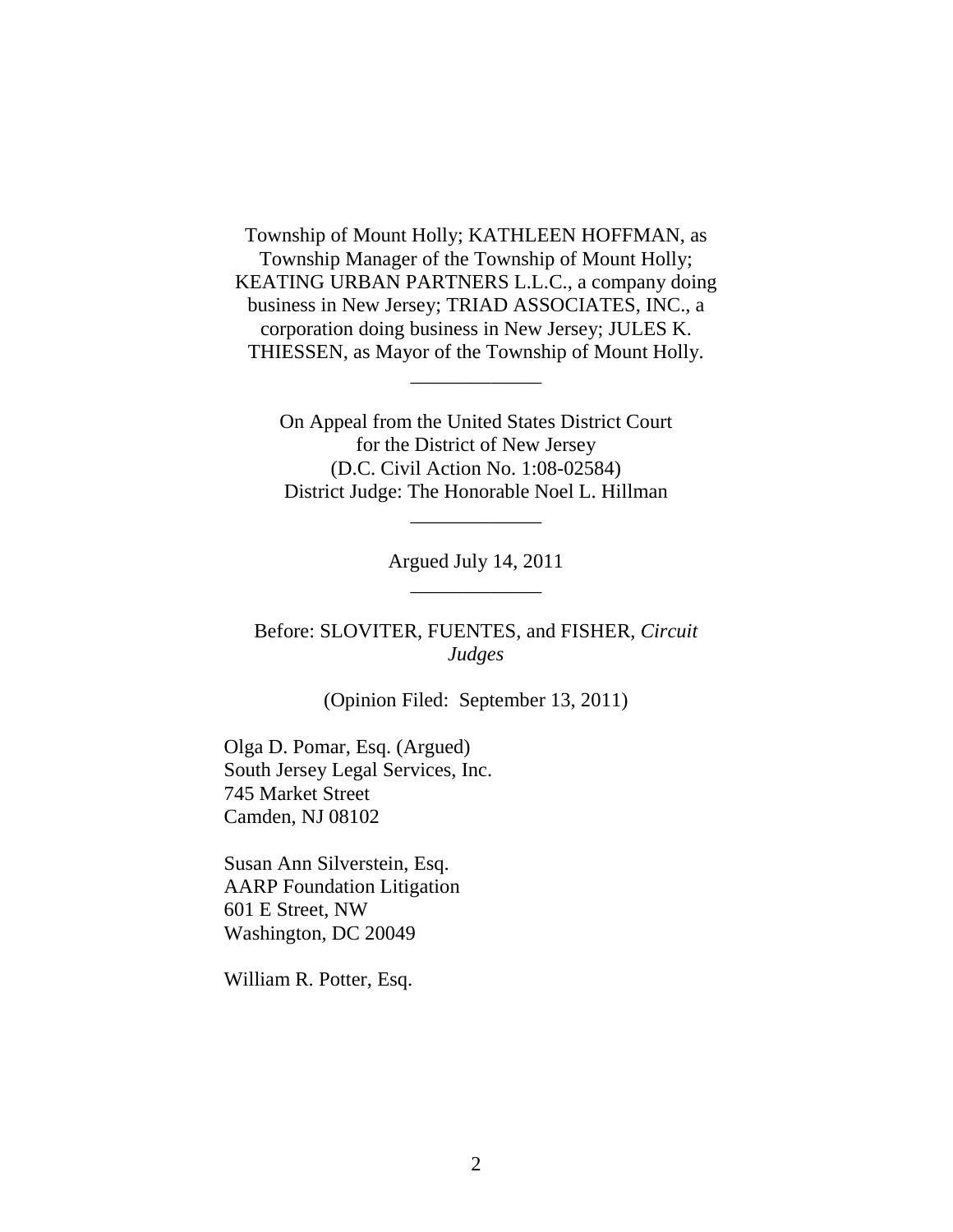Potter & Dickson 194 Nassau Street Princeton, NJ 08542

*Counsel for Appellants*

M. James Maley, Jr., Esq. (Argued) Emily K. Givens, Esq. Erin E. Simone, Esq. M. Michael Maley, Esq. Maley & Associates, P.C. 931 Haddon Avenue Collingswood, NJ, 08108

*Counsel for Appellees, Township of Mount Holly, Township Counsel of Mount Holly, Kathleen Hoffman, and Jules Thiessen*

Gaetano Mercogliano, Esq. Neal A. Thakkar, Esq. Sweeney & Sheehan, P.C. 216 Haddon Avenue, Suite 500 Westmont, NJ 08108

*Counsel for Appellee, Triad Associates, Inc.*

William J. DeSantis, Esq. Ballard Spahr 210 Lake Drive East Cherry Hill, NJ 08002

*Counsel for Appellee, Keating Urban Partners, L.L.C.*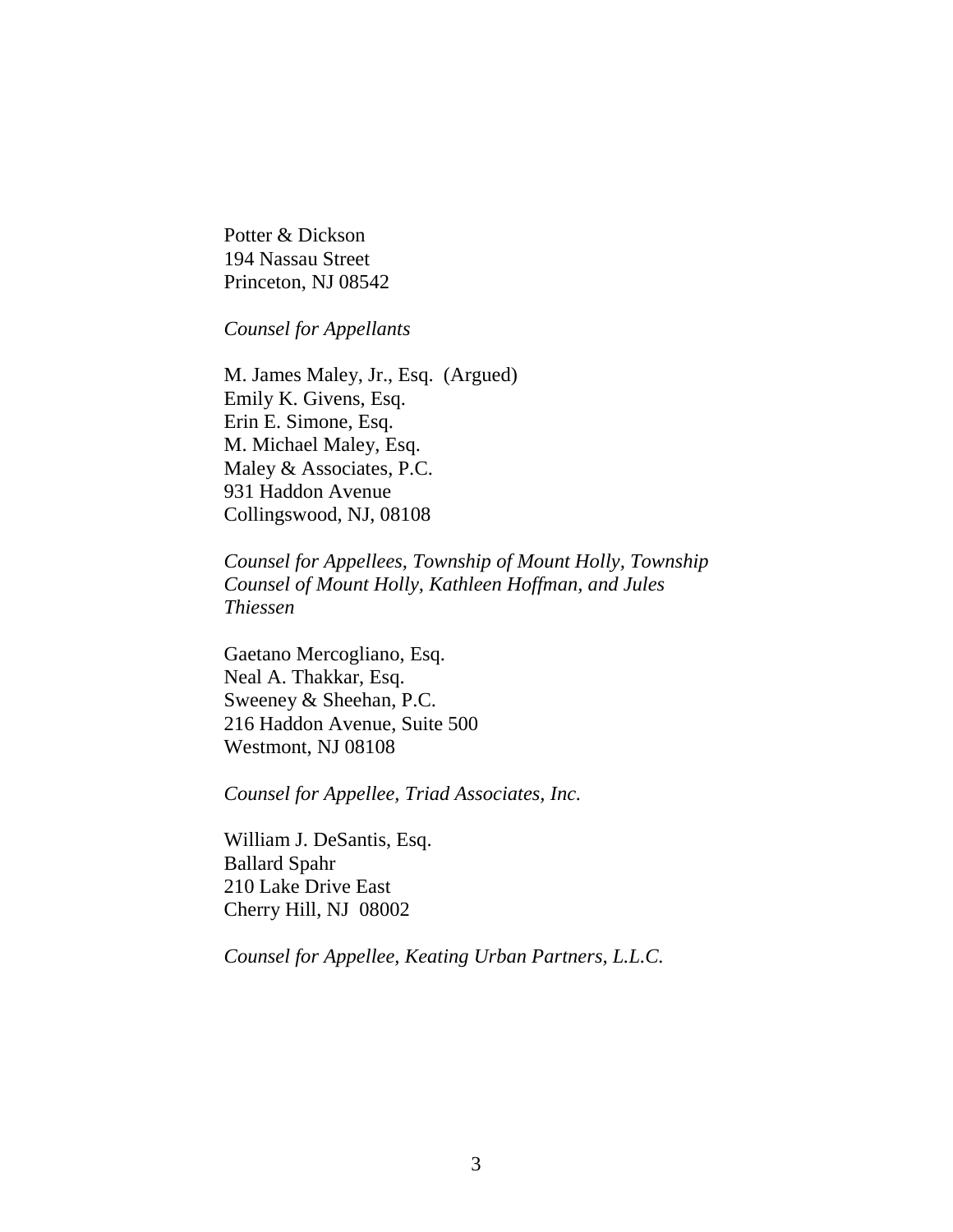Thomas E. Perez, Esq. Dennis J. Dimsey, Esq. April J. Anderson, Esq. Department of Justice Civil Rights Division Appellate Section Ben Franklin Station P.O. Box 14403 Washington, DC 20044-4403

*Counsel for Amicus Curiae United States of America*

# OPINION OF THE COURT \_\_\_\_\_\_\_\_\_\_\_\_\_

\_\_\_\_\_\_\_\_\_\_\_\_\_

FUENTES, *Circuit Judge*.

Mount Holly Township (the "Township") has proposed a redevelopment plan that would eliminate the existing homes in its Gardens neighborhood, occupied predominantly by low-income residents, and replace them with significantly more expensive housing units. Appellants, an association of Gardens residents organized under the name Mt. Holly Gardens Citizens in Action, and 23 current and former residents of the neighborhood (collectively the "Residents") filed suit against the Township alleging violations of various anti-discrimination laws.

Before the Township filed an Answer or discovery on these allegations had taken place, the District Court granted summary judgment to the Township. Because the District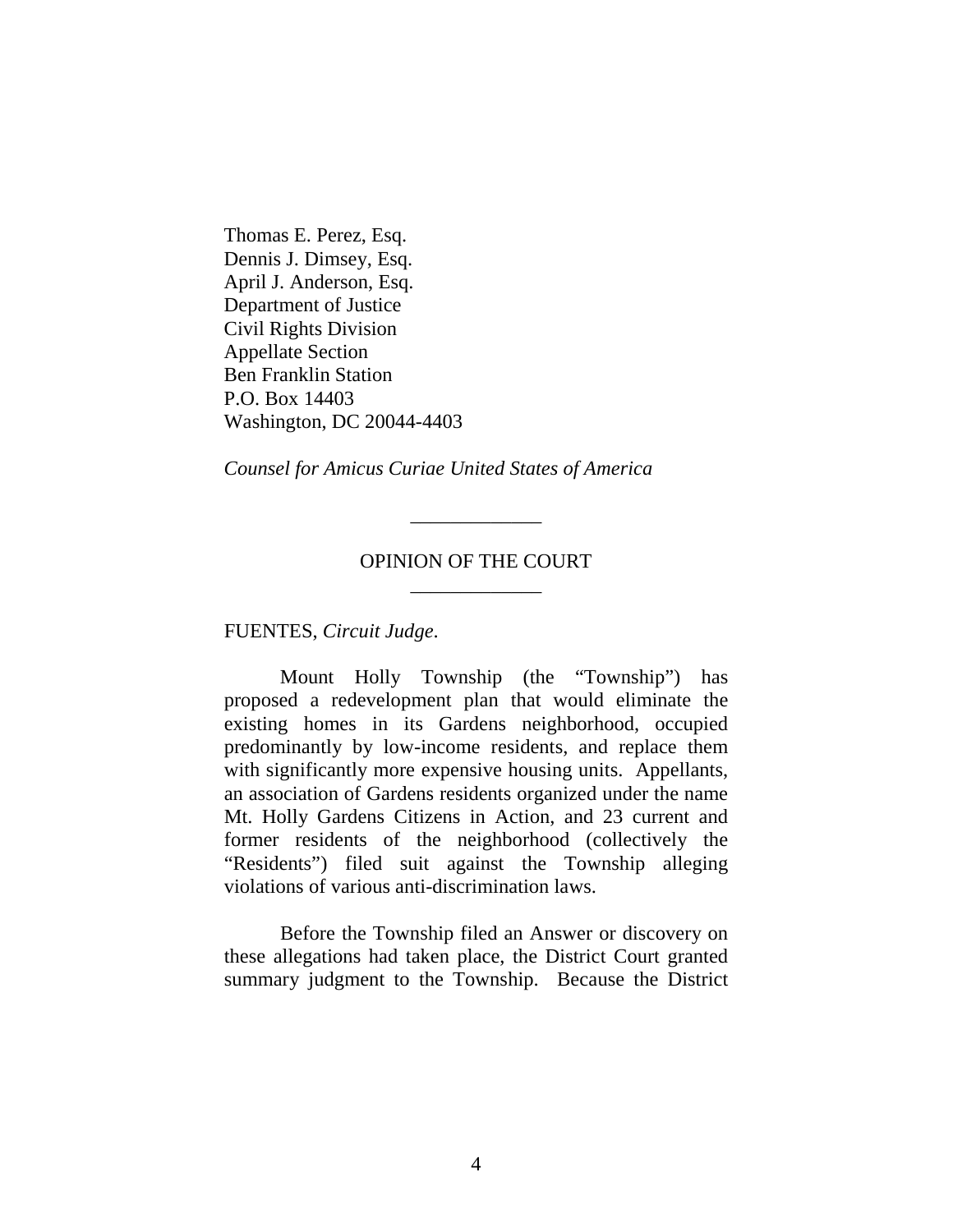Court misapplied the standard for deciding whether the Residents could establish a *prima facie* case under Title VIII and because it did not draw all reasonable inferences in the Residents' favor, we will reverse.

 $I<sup>1</sup>$  $I<sup>1</sup>$  $I<sup>1</sup>$ 

The homes in this dispute are located in a 30-acre neighborhood called the Gardens in the Township of Mount Holly in Burlington County, New Jersey. The Gardens is the only neighborhood in the Township comprised predominantly of African-American and Hispanic residents. It is poor almost all of its residents earn less than 80% of the area's median income; with most earning much less.

The  $329<sup>2</sup>$  $329<sup>2</sup>$  $329<sup>2</sup>$  homes in the Gardens are predominantly two-story buildings made out of solid brick. Built in the 1950s, the homes are attached in rows of 8 to 10 and are set back from the curving streets to allow for front and back yards, with alleys running behind each housing block. Two major commercial districts abut opposite sides of the neighborhood, which is only a mile away from the major

<span id="page-4-0"></span> $<sup>1</sup>$  Because this is an appeal from a motion granting</sup> summary judgment, we examine the record evidence in the light most favorable to the non-moving parties, here the Residents, while resolving all reasonable inferences in their favor. *Wishkin v. Potter*, 476 F.3d 180, 184 (3d Cir. 2007).

<span id="page-4-1"></span><sup>2</sup> The record inconsistently describes the number of homes as 327 or 329. (JA 61, 776, 1114).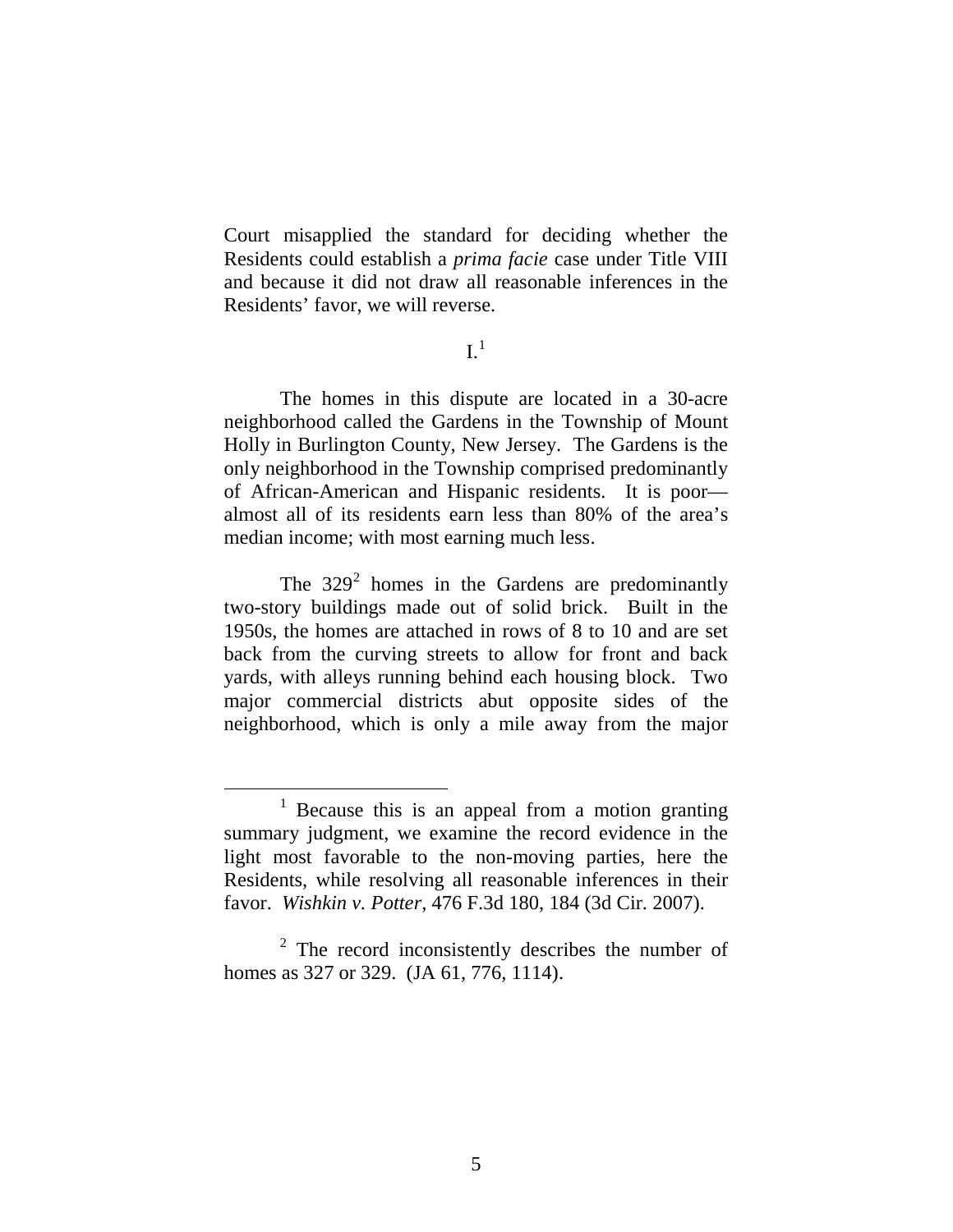downtown business district. Until 2004, the neighborhood was also home to a playground and a community center.

The 2000 census provides a snapshot of the neighborhood. $3$  According to that data, the Gardens neighborhood was split evenly between rental properties (with a median rental price of \$705 per month) and homeowners (the median cost of homeownership was \$969 per month). Eighty-one percent of the homeowners had lived in their homes for at least 9 years; 72% of renters had lived there for at least five years. Of the  $1,031<sup>4</sup>$  $1,031<sup>4</sup>$  $1,031<sup>4</sup>$  residents living in the neighborhood, 203, or 19.7%, were non-Hispanic Whites; 475, or 46.1% were African-Americans; and 297, or 28.8% were Hispanic, the highest concentration of minority residents within Mt. Holly. Almost all of these residents were classified as "low income"; indeed, most were classified as having "very low" or "extremely low" incomes.

<span id="page-5-0"></span><sup>&</sup>lt;sup>3</sup> The parties dispute the utility of data from the 2000 census. However, none of the parties has briefed or even asked the question of *when* precisely the violations at issue in this case began. This issue is important because the redevelopment process began in 2002 and, as a result, the demographics of the township have changed. Disputes over which census numbers to use thus create a moving target; however, the 2000 census data appears to provide the most accurate demographic data at the inception of the redevelopment process.

<span id="page-5-1"></span><sup>&</sup>lt;sup>4</sup> This is an approximate number provided by the Residents' expert. Elsewhere in the record, the neighborhood is described as home to 1,605 people. (JA 1114).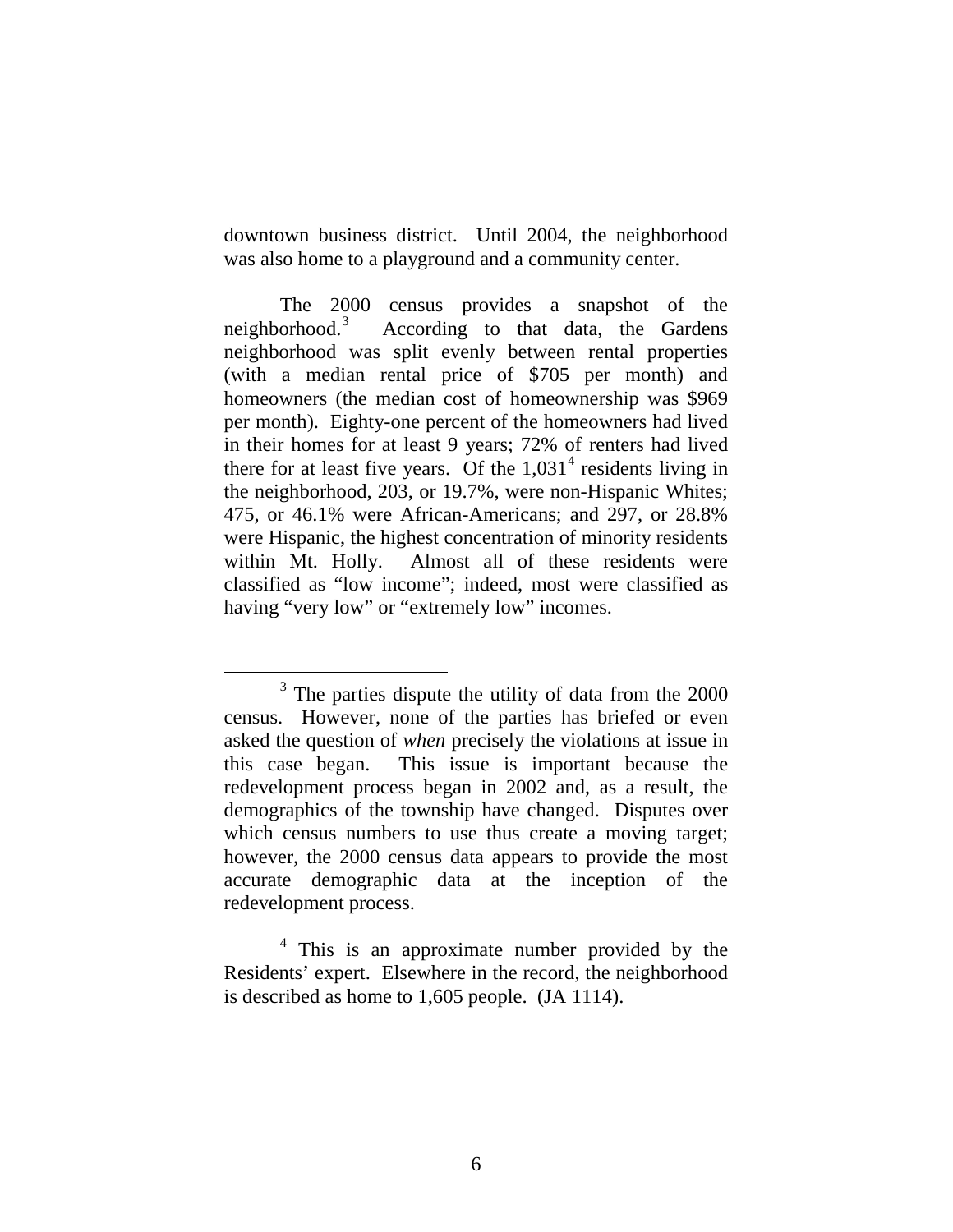The neighborhood was not perfect. For one, it was crowded. This created a parking shortage, which led residents to pave their backyards for use as driveways, which, in turn, led to drainage problems. In addition, the fact that the homes were owned in fee simple meant there was no one with a vested interest in maintaining common spaces, such as the alleys. Some of the owners were nothing more than absentee landlords, renting to individuals with little interest in maintaining the properties. Over the years, many of the properties fell into disrepair. Vacant properties were boarded up, some yards filled with rubbish, and parts of the area became blighted. Because the houses were connected to one another, the dilapidation of one house could and sometimes did lead to the decay of the adjoining houses. Finally, the dense population, narrow streets, and vacant properties facilitated crime. In 1999, 28% of crimes in the Township occurred in the Gardens, even though that neighborhood covers only 1.5% of the Township's land area.

These many problems were not ignored. Local community activists and business leaders worked to revitalize the Gardens through a private initiative that eventually came to be known as "Mt. Holly 2000." This community endeavor sought to reverse the neighborhood's decline by rehabilitating properties and increasing social services. Despite sporadic achievements—ten homes were renovated and a community policing center was established—the neighborhood's problems continued.

In the year 2000, the Township commissioned a study to determine whether the Gardens should be designated as an "area in need of redevelopment" under New Jersey's redevelopment laws. The resulting report, issued on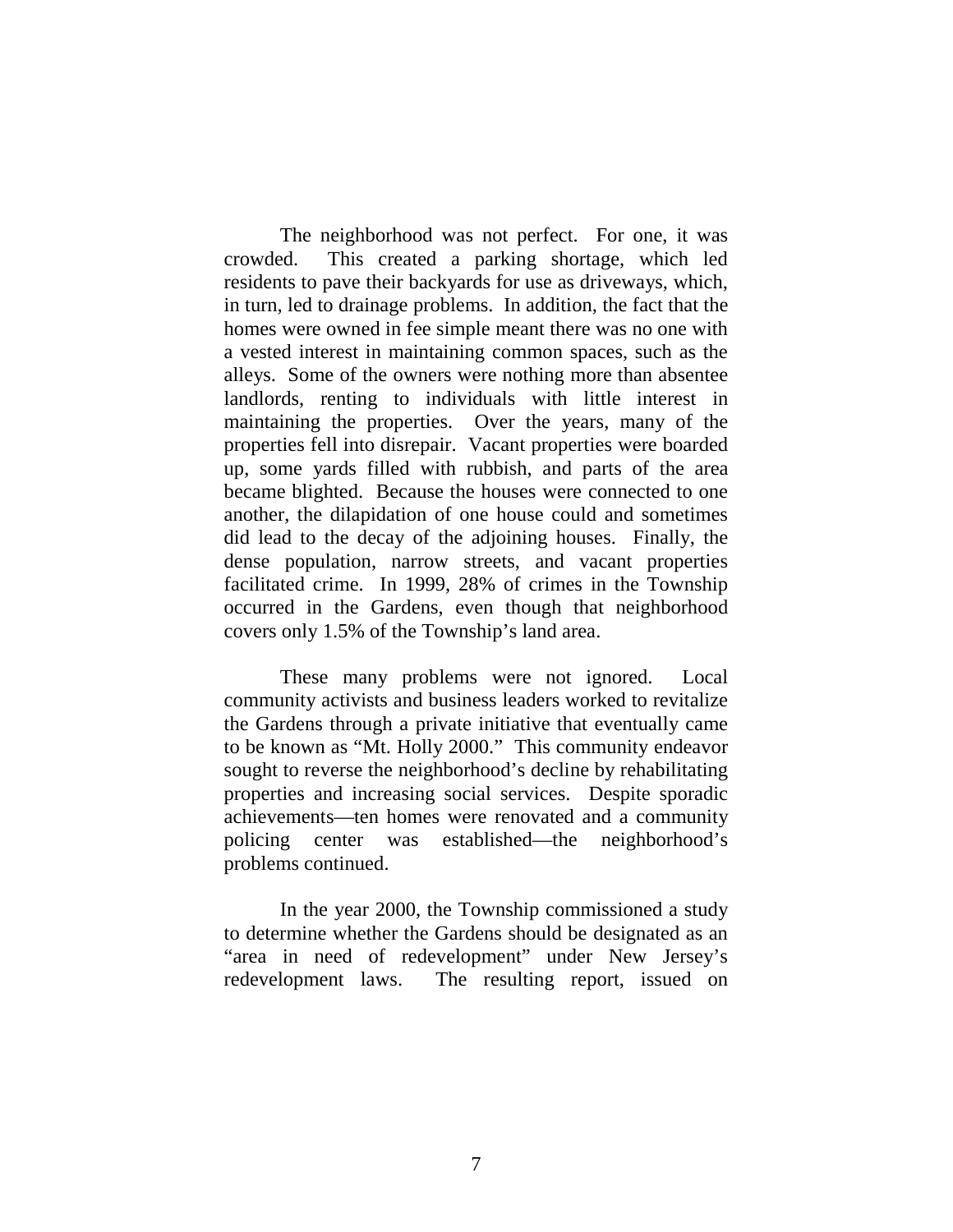November 8, 2000 concluded that the area offered a "significant opportunity for redevelopment" because of blight, excess land coverage, poor land use, and excess crime. (JA 699). That same year, the Township began to acquire properties in the Gardens. Those properties were left vacant.

A series of redevelopment plans followed. In 2003, the Township issued the Gardens Area Redevelopment Plan ("GARP"). This plan called for the demolition of all of the homes in the neighborhood and the permanent or temporary relocation of all of its residents. In their place, the plan provided for the construction of 180 new market-rate housing units, thirty of which would be available only to senior citizens. The plan was changed in 2005 to include a parcel of land immediately north of the Gardens. This plan, the West Rancocas Redevelopment Plan, also called for the destruction of most of the original Gardens homes, to be replaced with 228 new residential units composed of two-family dwellings and townhouses. Unlike the GARP, the West Rancocas plan provided for the optional rehabilitation of some of the original Gardens homes and allowed for the residents of those rehabilitated units to be temporarily relocated in phases so that they could remain in the neighborhood. The West Rancocas plan also contemplated that 10% of the 228 units would be designated as affordable housing. Finally, in 2008, the plan was changed again. This time, the Revised West Rancocas Redevelopment Plan called for construction of up to 520 houses, 75% of which could be townhouses and 50% of which could be apartments. The revised plan called for only 56 deed-restricted affordable housing units, 11 of which would be offered on a priority basis to existing Gardens residents. This revised plan did not include any rehabilitation of existing units.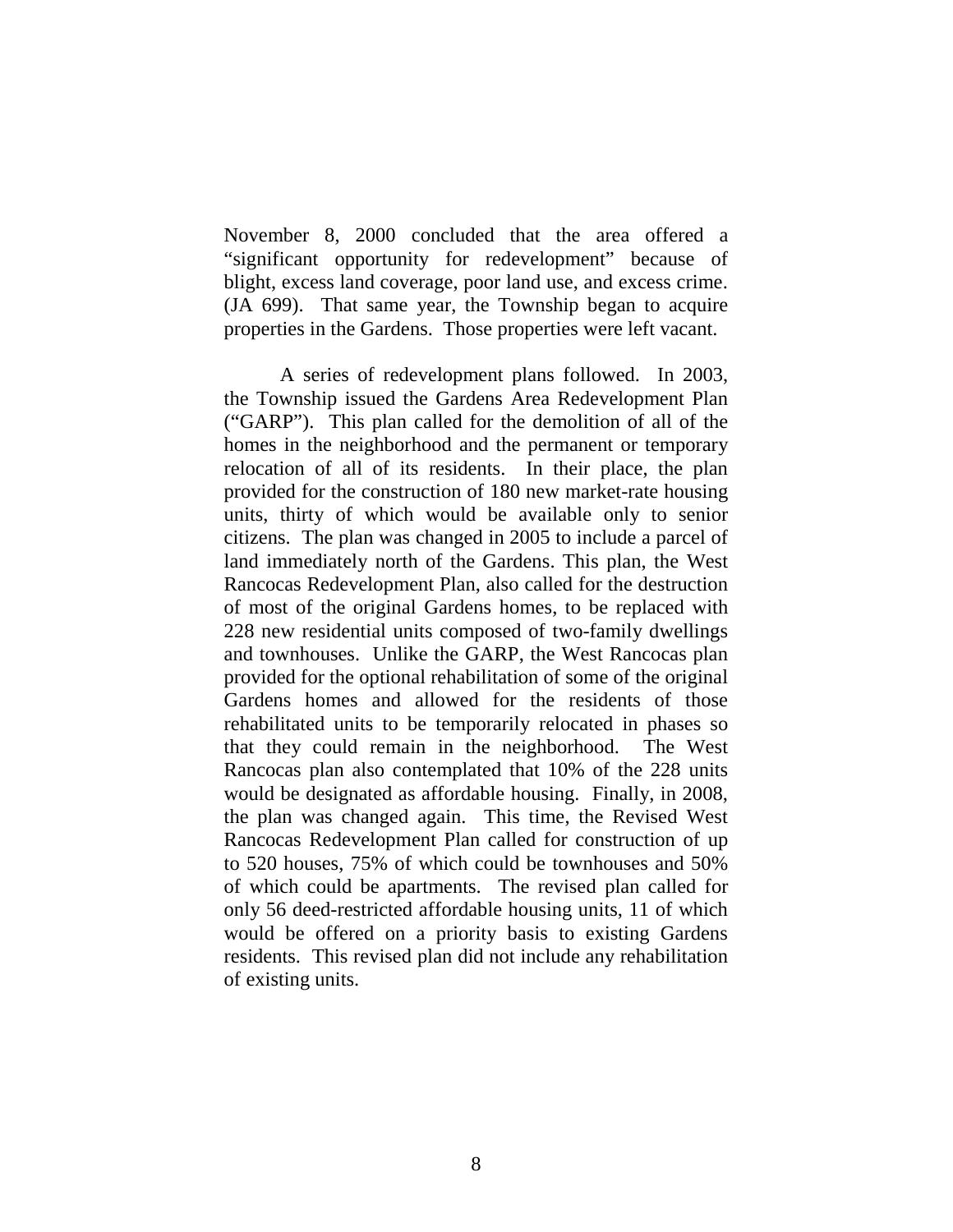At each stage of the process, many Gardens residents objected to the redevelopment, complaining about the destruction of their neighborhood and expressing fear that they would not be able to afford to live anywhere else in the Township. One resident complained that the house next to hers was torn down and that a bulldozer had hit her home, tearing the wall, cracking the ceiling, and shifting her roof. (JA 577-78, 1001). Another resident, a 70-year-old disabled homeowner, told the Township's Planning Board that, were he displaced, he would be unable to work and unable to afford a new home. (JA 1002). At one meeting in 2005, a planning expert testified that the West Rancocas plan was deficient because it only allowed rehabilitation as an option, without requiring or even encouraging it. He also said that 90% of the Gardens' existing residents would not be able to afford the newly-constructed homes and complained that the plan did not provide an estimate of affordable housing in the existing market for displaced residents. (JA 990, 1117).

Despite these complaints, work on the development continued. In February 2006 Keating Urban Partners, LLC, was chosen as the plan developer. Keating, in turn, hired Triad to develop a relocation plan. That plan, the Workable Relocation Assistance Plan ("WRAP"), was submitted to the New Jersey Department of Community Affairs on September 28, 2006 and provided that all residents living in the Gardens on August 1, 2006 would receive relocation assistance. Qualified homeowners would receive \$15,000 and a \$20,000 no-interest loan to assist in the purchase of a replacement home. The Township offered to buy homes for between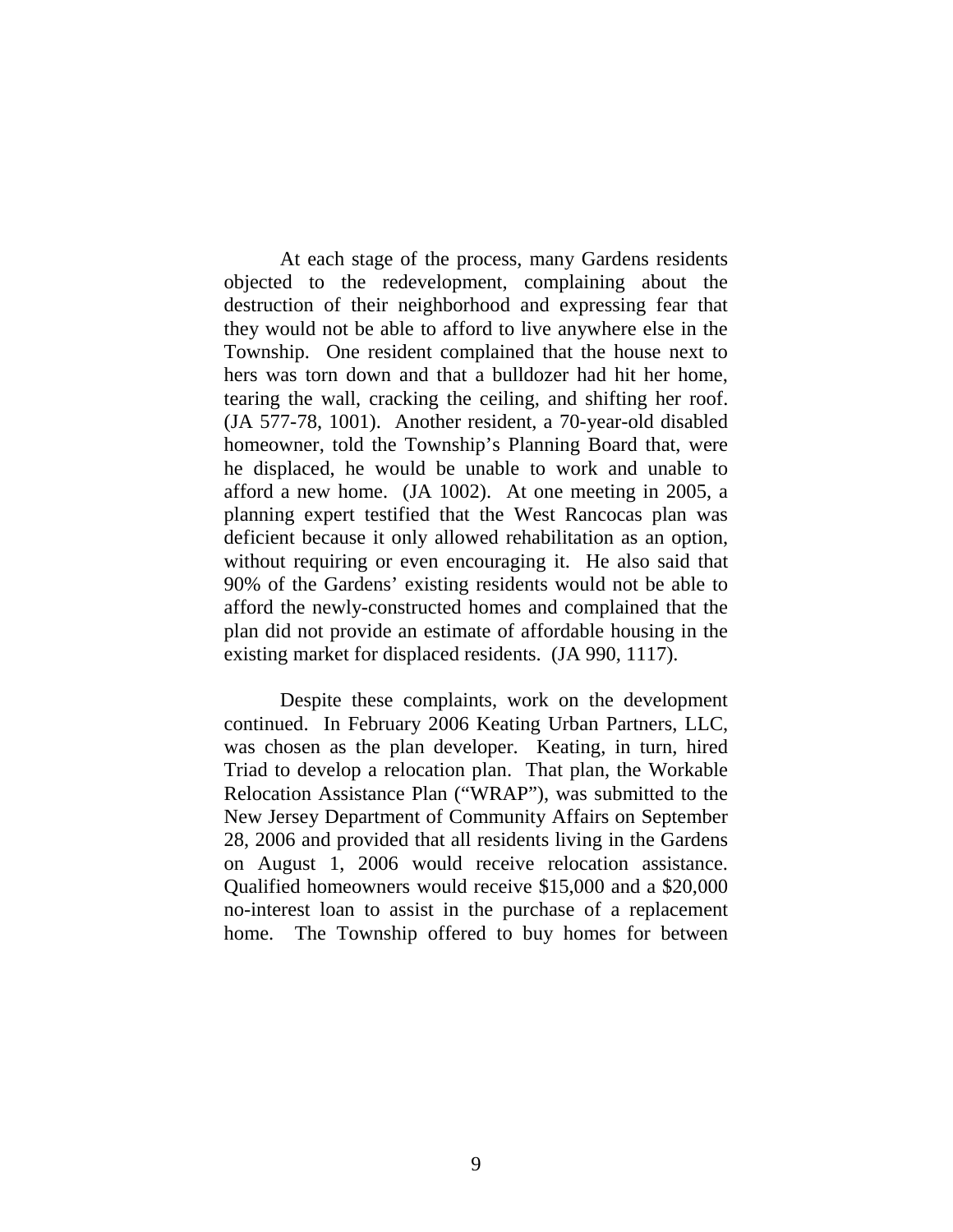$$32,000$  and  $$49,000$ <sup>[5](#page-9-0)</sup> The estimated cost of a new home in the development was between \$200,000 and \$275,000, well outside the range of affordability for a significant portion of the African-American and Hispanic residents of the Township.

Renters were authorized to receive up to \$7,500 of relocation assistance, but were not eligible for relocation funds to return to the Gardens. In any case, the vast majority of those renters would be unable to afford the proposed market-rate rent of \$1,230 per month. Eventually, the Township paid to relocate 62 families, 42 of which moved outside of Mt. Holly Township. Renters who moved often had to pay more in rent at their new homes.

Although the redevelopment plan called for building in phases, the Township began to acquire and demolish all of the homes in the Gardens, thereby displacing many residents and creating conditions that encouraged the remaining residents to leave. By August 2008, 75 homes had been destroyed and 148 homes had been acquired and left vacant. Later that fall, the Township demolished 60 more homes. And, in the summer of 2009, 50 more homes were knocked down. Residents living amongst the destruction were forced to cope with noise, vibration, dust, and debris. Worse, the interconnected nature of the houses triggered a cascading array of problems. Uninsulated interior walls were exposed to the outside and covered with unsightly stucco or tar. But these coatings did not extend below grade, allowing moisture to seep into subterranean crawl spaces, creating an

<span id="page-9-0"></span> <sup>5</sup> One home sold for \$64,000 and another sold for \$81,000.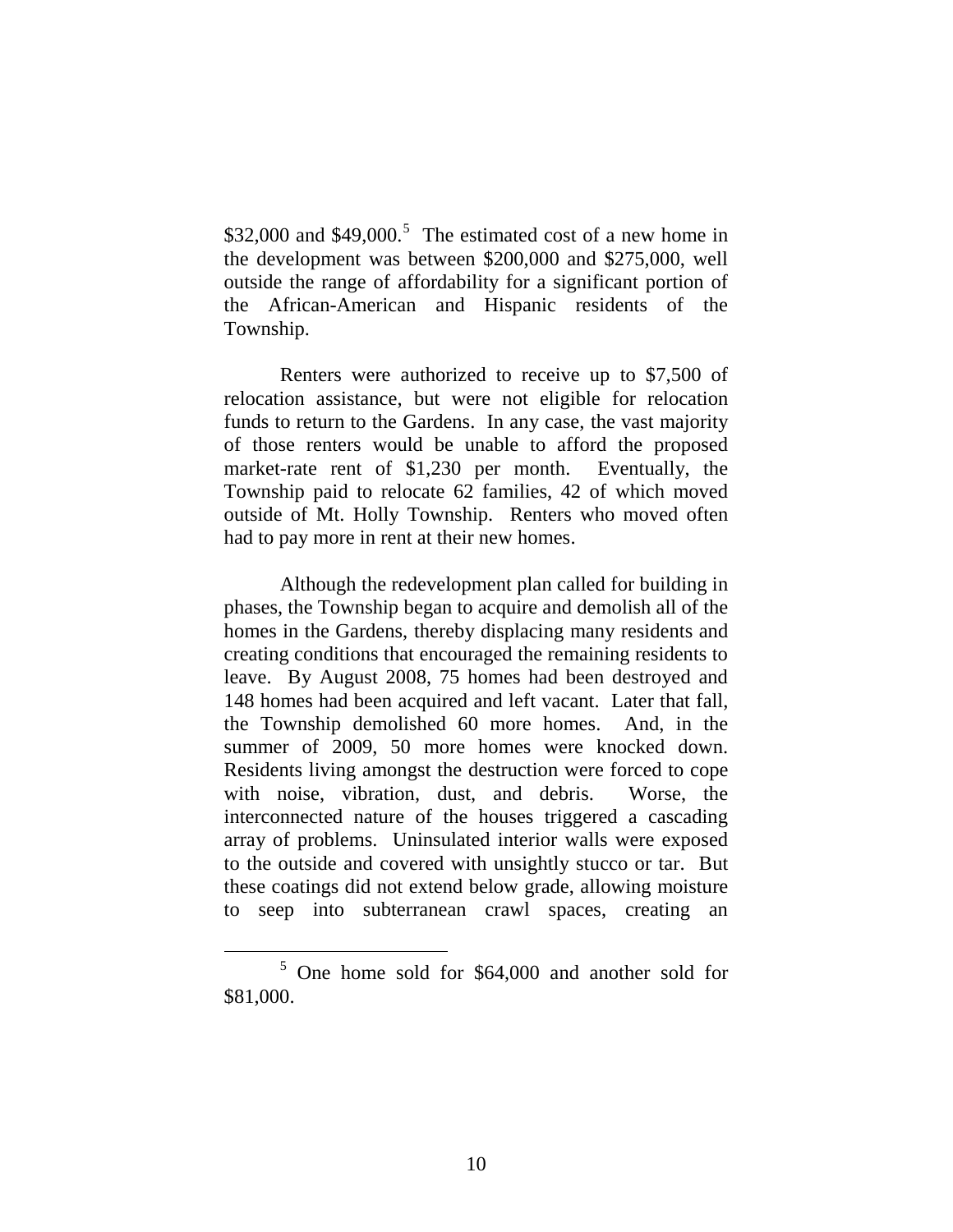environment for mold problems. Above, the demolitions opened the roofs of adjoining homes. Those openings were patched with plywood, which was insufficient to stop water leaks. Around the neighborhood, homes bore the scars of demolition: hanging wires and telephone boxes, ragged brick corners, open masonry joints, rough surfaces, irregular plywood patches, and damaged porches, floors and railings. Destruction of the sidewalks outside demolished homes further contributed to the disarray by making it difficult to navigate through the neighborhood. By June 2011, only 70 homes remained under private ownership and the Township was in the process of demolishing 52 properties that it had acquired. These conditions discouraged any attempt at rehabilitating the neighborhood and encouraged existing residents to sell their homes for less than they otherwise might have been worth.

In October 2003, Citizens in Action filed a suit in state court alleging violations of New Jersey's redevelopment laws and procedures, and various anti-discrimination laws. Ultimately, the New Jersey Superior Court dismissed some counts and granted summary judgment to the Township on the others, concluding that there was no violation of New Jersey law, that the area was blighted, and that the antidiscrimination claims were not ripe because the plan had not yet been implemented. The Appellate Division affirmed, and the New Jersey Supreme Court denied a petition for certiorari.

The Residents filed suit in the District Court on May 27, 2008, raising the anti-discrimination claims that had not been ripe in their state suit. The federal complaint alleged, among other things, violations of the Fair Housing Act (the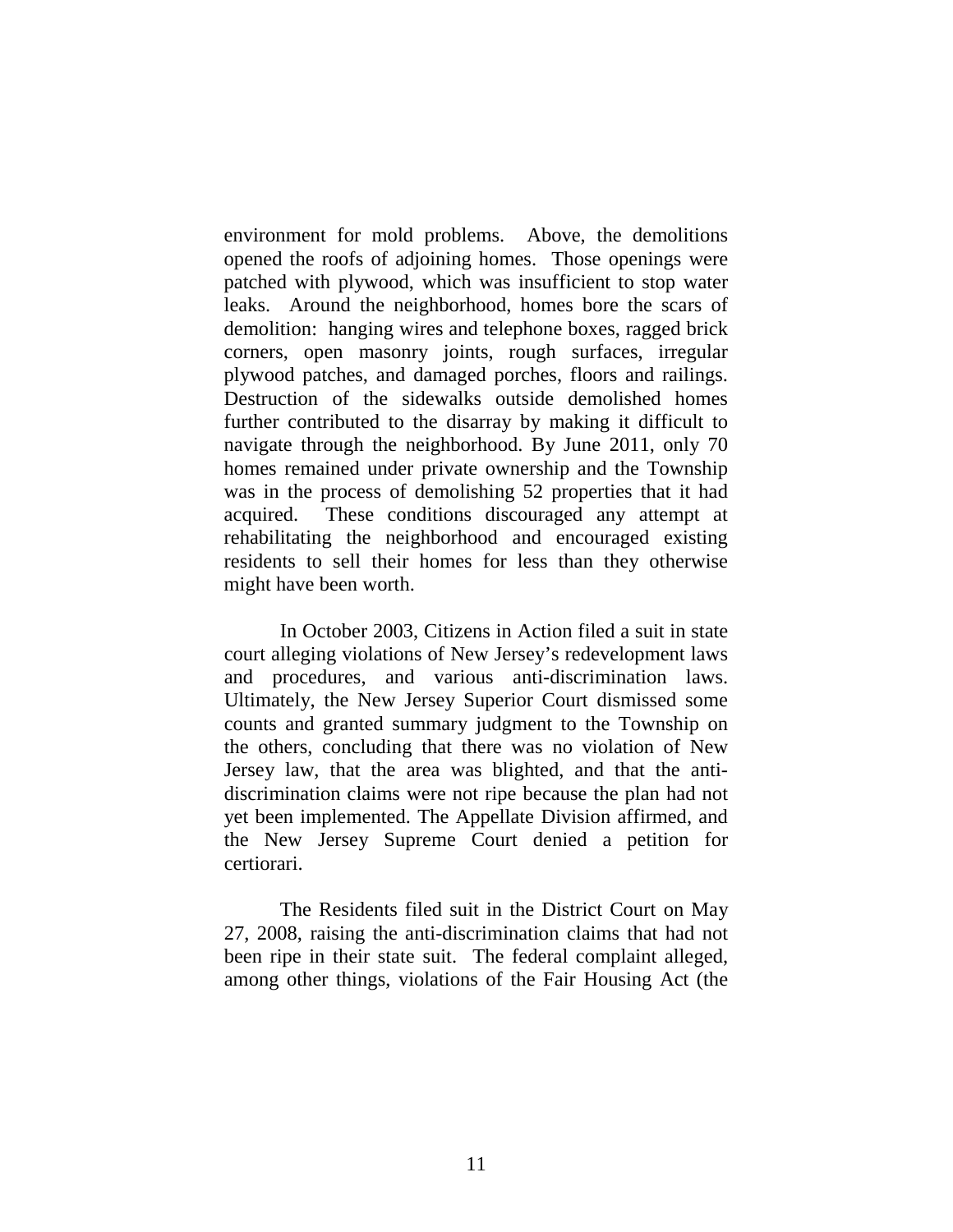"FHA"), Title VIII of the Civil Rights Act of 1968; the Civil Rights Act of 18[6](#page-11-0)6, as codified at  $42$  U.S.C. § 1982<sup>6</sup>; and the Equal Protection Clause of the Fourteenth Amendment to the United States Constitution.<sup>[7](#page-11-1)</sup> The Residents asked for declaratory and injunctive relief to stop the redevelopment plan, as well as damages or compensation that would allow Gardens residents to obtain housing in the Township. The Residents' motion for a preliminary injunction was denied. After they filed an Amended Complaint, the Township, along with the other named defendants, filed motions to dismiss. The District Court converted these into motions for summary judgment and, after allowing the parties time to brief the motions, granted summary judgment to the Township defendants. The District Court ruled that there was no *prima facie* case of discrimination under the FHA and that, even if there was, the Residents had not shown how an alternative course of action would have had a lesser impact.

The Residents filed a timely appeal and we granted the Residents' motion to stay redevelopment pending this appeal. We have jurisdiction under 28 U.S.C. § 1291.

# **II.**

<span id="page-11-0"></span> <sup>6</sup> 42 U.S.C. § 1982 provides that "[a]ll citizens of the United States shall have the same right, in every State and Territory, as is enjoyed by white citizens thereof to inherit, purchase, lease, sell, hold, and convey real and personal property."

<span id="page-11-1"></span> $7$  Section 1 of the Fourteenth Amendment provides in pertinent part that "[n]o State shall . . . deny to any person within its jurisdiction the equal protection of the laws."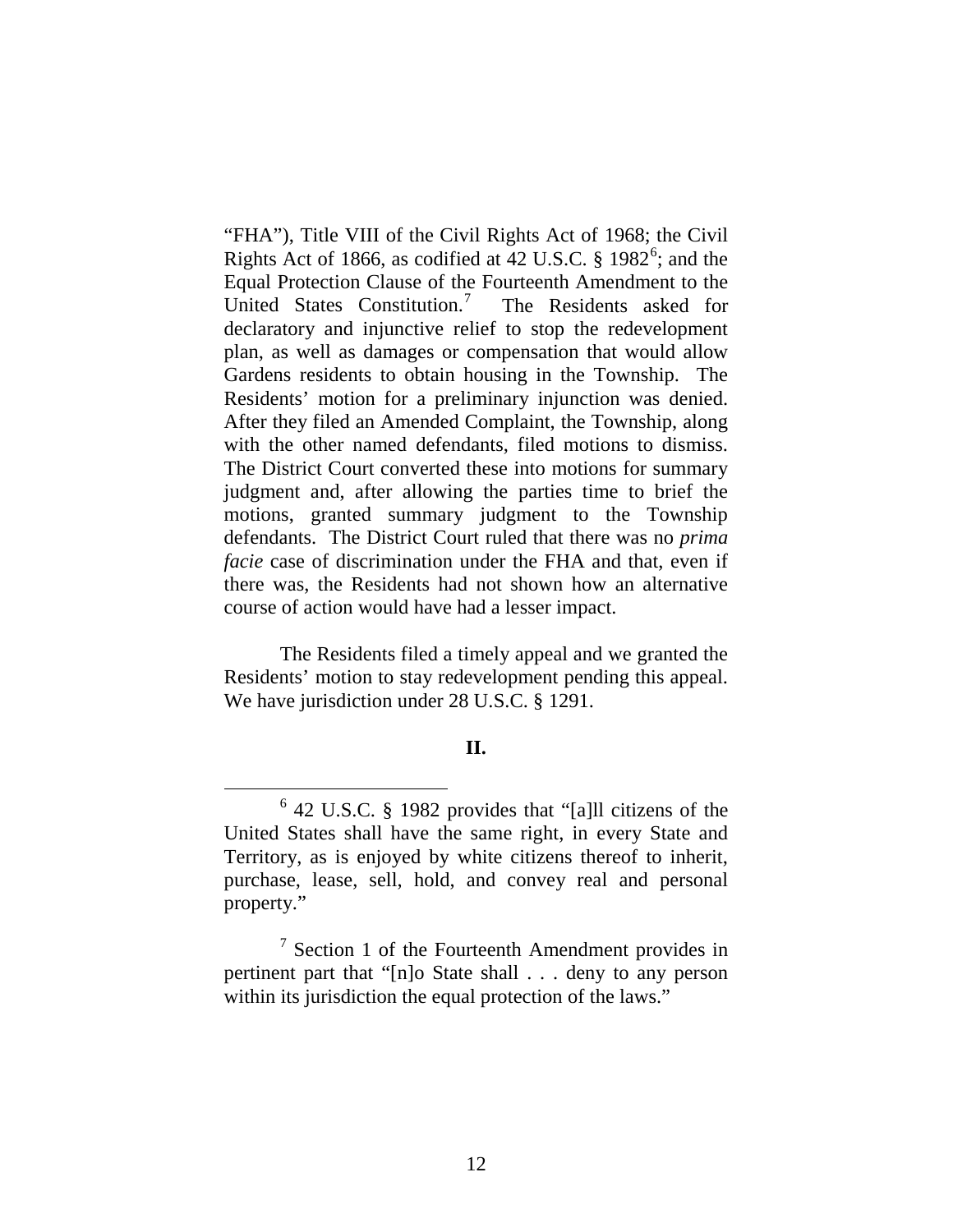We exercise plenary review over a District Court's ruling on summary judgment. *See Disabled in Action of Pennsylvania v. Se. Pennsylvania Transp. Auth.*, 635 F.3d 87, 92 (3d Cir. 2011). "Summary judgment is appropriate only where, drawing all reasonable inferences in favor of the nonmoving party, there is no genuine issue as to any material fact . . . and the moving party is entitled to judgment as a matter of law." *Id.* (quoting *Melrose, Inc. v. City of Pittsburgh*, 613 F.3d 380, 387 (3d Cir. 2010)).

The FHA makes it unlawful to "refuse to sell or rent... . or otherwise make unavailable or deny, a dwelling to any person because of race, color, religion, sex, familial status, or national origin." 42 U.S.C. § 3604(a). A dwelling can be made otherwise unavailable by, among other things, action that limits the availability of affordable housing. *See, e.g.*, *Huntington Branch, NAACP v. Town of Huntington*, 844 F.2d 926, 928-29, 938-39 (2d Cir. 1988); *Smith v. Town of Clarkton*, 682 F.2d 1055, 1059, 1062-64 (4th Cir. 1982); *Resident Advisory Bd. v. Rizzo*, 564 F.2d 126, 130 (3d Cir. 1977). The FHA can be violated by either intentional discrimination or if a practice has a disparate impact on a protected class. *Cmty. Serv., Inc. v. Wind Gap Mun. Auth.*, 421 F.3d 170, 176 (3d Cir. 2005).

Disparate impact claims, which do not require proof of discriminatory intent, *see Rizzo*, 564 F.2d at 147-48, permit federal law to reach "[c]onduct that has the necessary and foreseeable consequence of perpetuating segregation[, which] can be as deleterious as purposefully discriminatory conduct in frustrating the national commitment to replace the ghettos by truly integrated and balanced living patterns." *Metro.*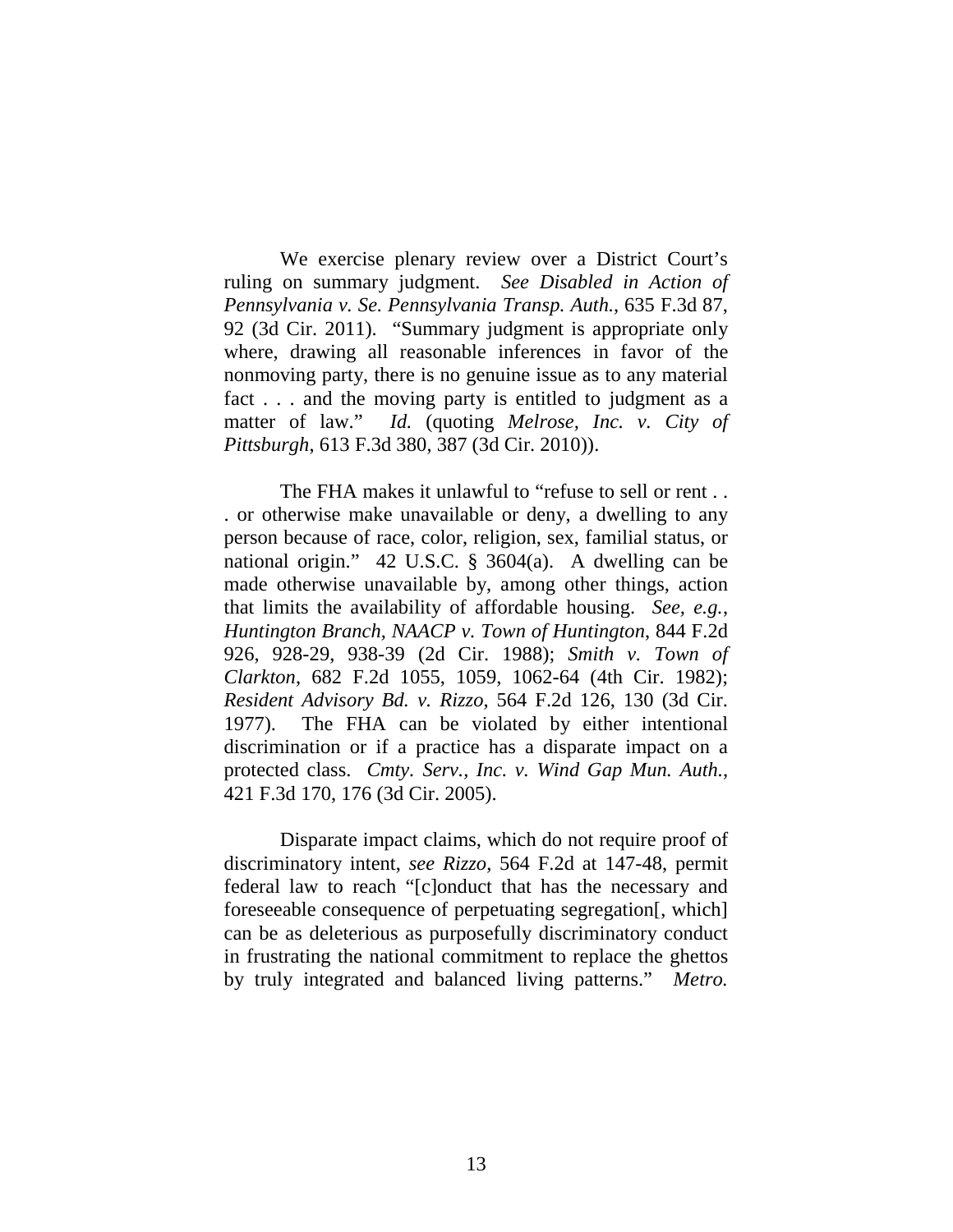*Hous. Dev. Corp. v. Vill. of Arlington Heights*, 558 F.2d 1283, 1289-90 (7th Cir. 1977). In order to determine whether action of this sort was "because of race" we look to see if it had a "racially discriminatory effect," i.e., whether it disproportionately burdened a particular racial group so as to cause a disparate impact. *Rizzo*, 564 F.2d at 146-48; *see also Lapid-Laurel, LLC v. Zoning Bd. of Adjustment of Twp. of South Plains,* 284 F.3d 442, 466-67 (3d Cir. 2002) (featuring claims of a disparate impact on handicapped persons in violation of 42 U.S.C. § 3604(f))*.* This is called a *prima facie* case of discrimination. *Rizzo,* 564 F.2d at 148 & n.31*.* If such a case is established, then we look to see whether the defendant has a legitimate, non-discriminatory reason for its actions. *Id.* at 148. If it does, the defendant must then also establish that "no alternative course of action could be adopted that would enable that interest to be served with less discriminatory impact." *Id.* at 149. Finally, if the defendant makes this showing, the burden once again shifts to those challenging the action, who must demonstrate that there is a less discriminatory way to advance the defendant's legitimate interest. *Id.* at 149 n.37.

### **A.**

When viewed in the light most favorable to the Residents, the evidence submitted by the Residents was sufficient to establish a *prima facie* case. "[N]o single test controls in measuring disparate impact," but the Residents must offer proof of disproportionate impact, measured in a plausible way. *Hallmark Developers, Inc. v. Fulton Cnty.*, 466 F.3d 1276, 1286 (11th Cir. 2006). Typically, "a disparate impact is demonstrated by statistics," *id*. at 1286, and a *prima facie* case may be established where "gross statistical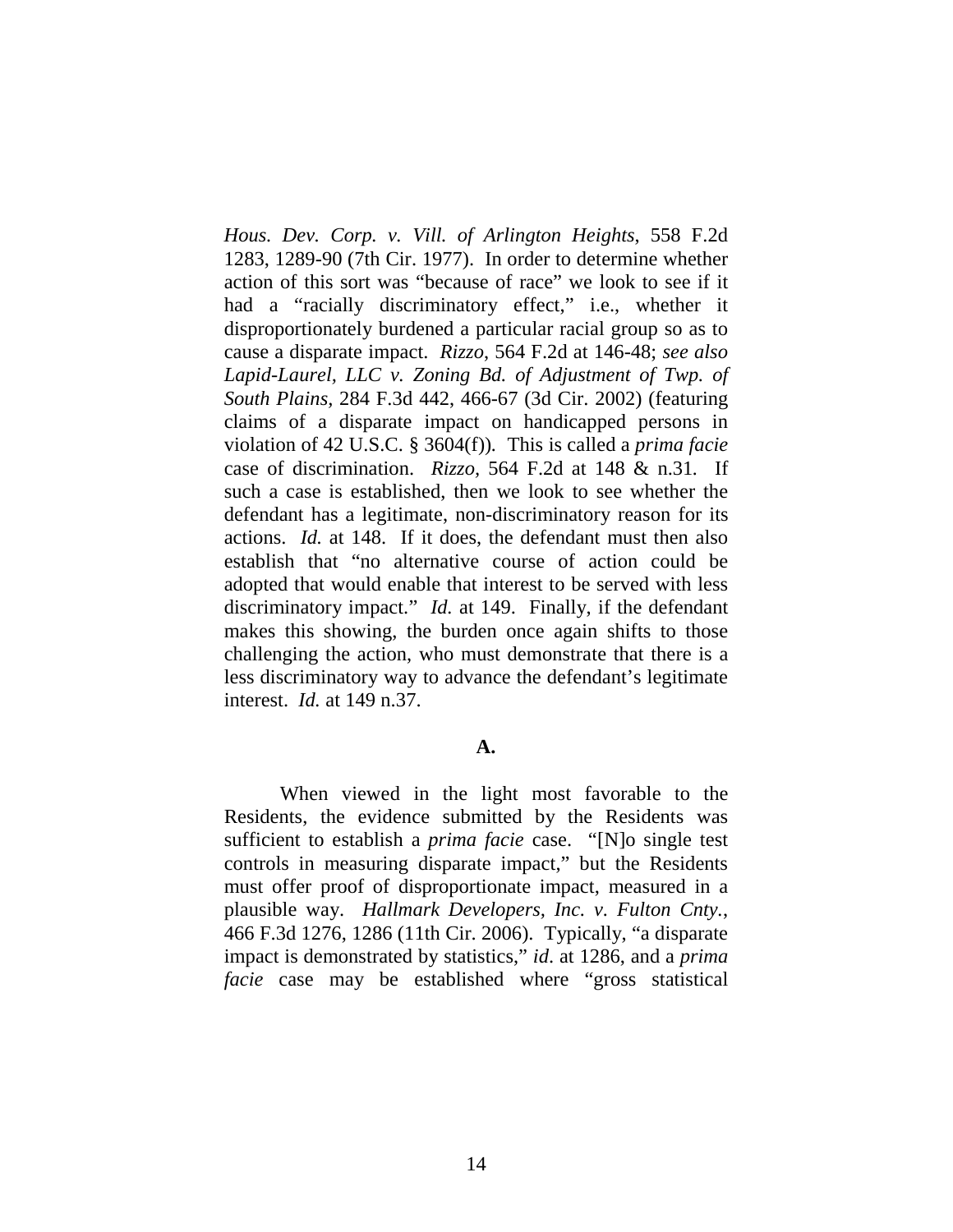disparities can be shown." *Hazleton Sch. Dist. v. United States*, 433 U.S. 299, 307-08 (1977). According to the data in the 2000 census conducted before the redevelopment plan began, 22.54% of African-American households and 32.31% of Hispanic households in Mount Holly will be affected by the demolition of the Gardens. The same is true for only 2.73% of White households. In short, the Residents' statistical expert has calculated that African-Americans would be 8 times more likely to be affected by the project than Whites, and Hispanics would be 11 times more likely to be affected. Furthermore, the 2000 data showed that only 21% of African-American and Hispanic households in Burlington County would be able to afford new market-rate housing in the Gardens, compared to 79% of White households.

The District Court's first error was in rejecting the Residents' statistical submissions, which should have been taken in the light most favorable to them at this stage in the proceedings. These statistics, like those presented in *Rizzo* and other prominent housing discrimination cases, show a disparate impact. In *Rizzo*, the plaintiffs presented evidence that, of the 14,000-15,000 people on a waiting list for public housing, 85% were black and 95% were of a minority background. 564 F.2d at 142. Under these circumstances, we concluded that the cancellation of a public housing project had a "racially disproportionate effect, adverse to Blacks and other minorities in Philadelphia." *Id.* Similarly, the plaintiffs in the Second Circuit case of *Huntington Branch* used statistics showing that while only 7% of the residents in a town required subsidized affordable housing, 24% of that town's Black residents required such housing, which meant that Black residents were three times more likely to be affected by a shortage of affordable housing. 844 F.2d at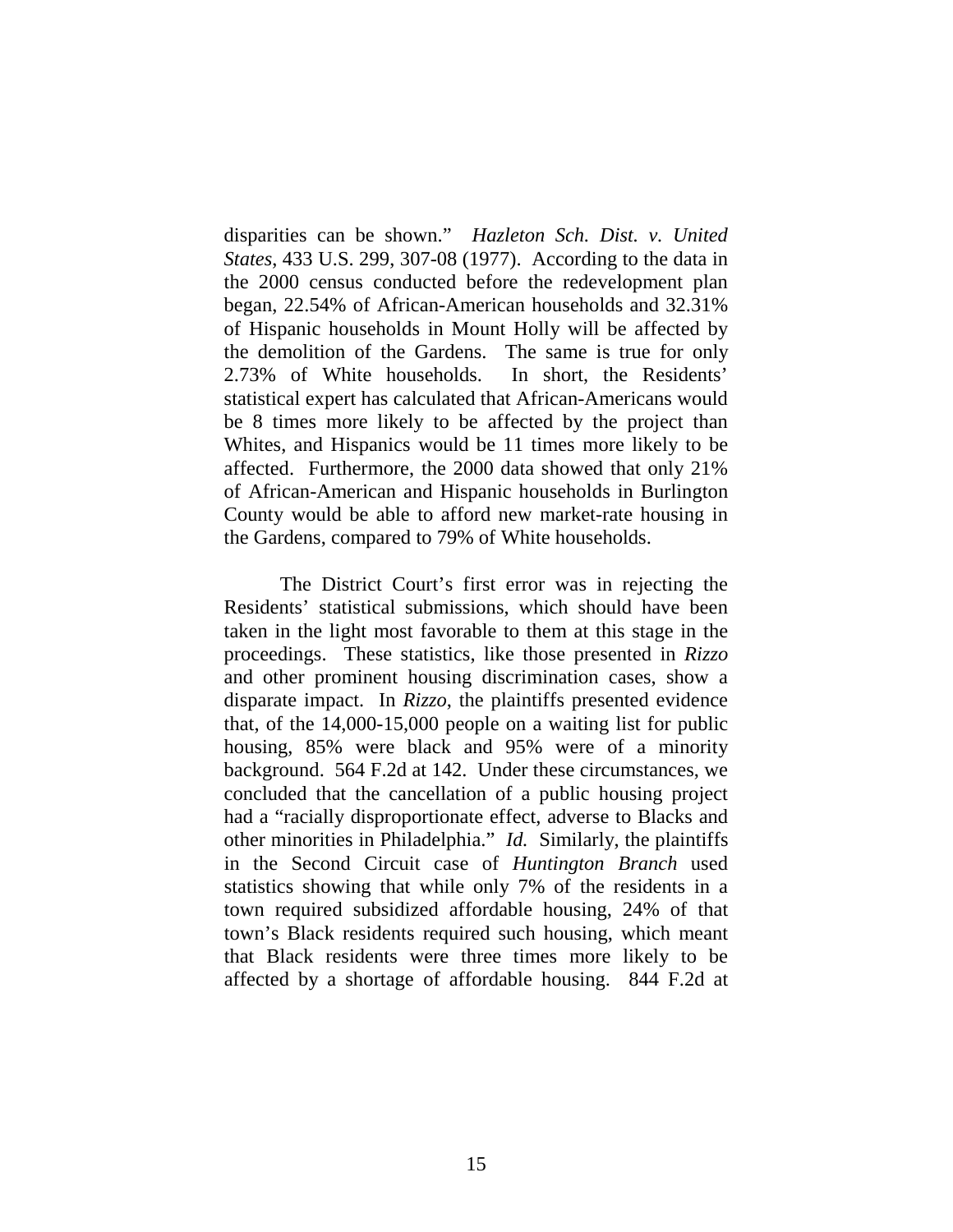929. And in *Keith v. Volpe*, the Ninth Circuit concluded that the FHA was violated where a blocked housing project had twice the adverse impact on minorities. 858 F.2d 467, 484 (9th Cir. 1988). The disparate impact here, while not as extreme as the impact in *Rizzo*, is similar to or greater than the disparate impact found sufficient to establish a *prima facie* case elsewhere. Under these circumstances, the District Court erred in granting summary judgment to the Township.

Further, the District Court's challenge to these statistics in a footnote did not make the appropriate inferences. (JA 15-16 n.9). Instead, the District Court challenged the statistical analysis underlying the 21% figure of Burlington County minority residents who could afford units the redeveloped Gardens as both too broad, because it took account of the entire population of Burlington County, and too narrow because it failed to consider minorities *outside* the county who might move in.

In addition, the District Court said the 21% figure did not take into account the fact that 56 of the units in the Revised West Rancocas Plan would be designated as affordable housing. But the District Court's analysis failed to take into account the Residents' evidence that these units, although labeled "affordable," would be out of reach for almost all of the Gardens residents.

The District Court also said that the statistics failed to take into account non-minority purchasers who might rent to minorities. But, unless those purchasers offered belowmarket rents, this would not affect the inference that the project had a disproportionate effect on Blacks and Hispanics who would be unable to afford market-rate units.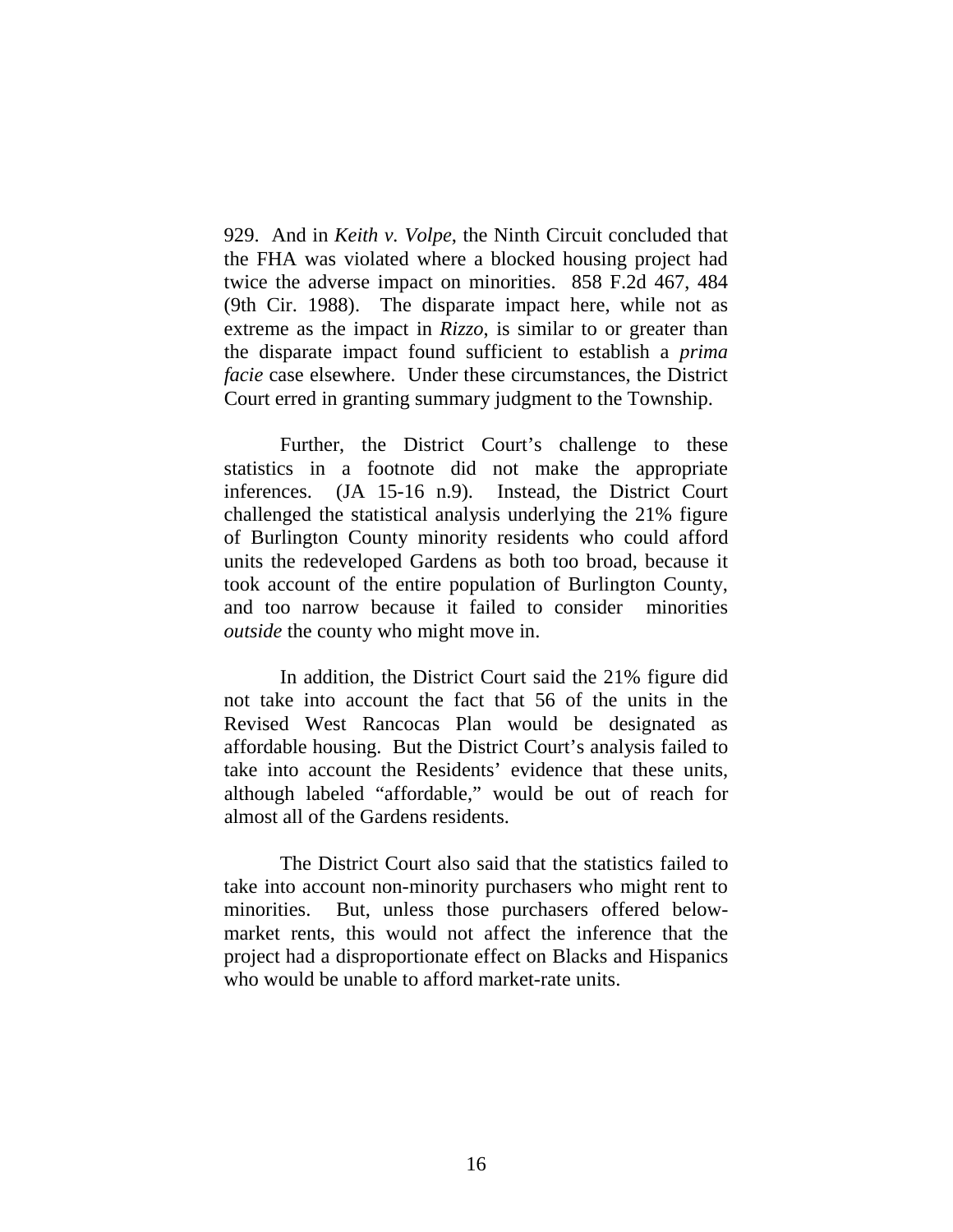As to the District Court's concern that the statistics did not take into account minorities who might move elsewhere in Mount Holly, the Residents' expert opined that affordable housing in the Township was scarce, and that most Gardens residents would not be able to afford market-rate units elsewhere in the Township.

Lastly, the District Court erred when it rejected a reasonable inference in favor of the Residents by looking at the *absolute* number of African-American and Hispanic households in Burlington County that could afford homes. Instead, the District Court should have looked to see whether the African-American and Hispanic residents were *disproportionately* affected by the redevelopment plan. *See Huntington*, 844 F.2d at 938 ("By relying on absolute numbers rather than on proportional statistics, the district court significantly underestimated the disproportionate impact of the Town's policy."); *Hallmark Developers*, 466 F.3d at 1286 ("[I]t may be inappropriate to rely on absolute numbers rather than on proportional statistics.") (quoting *Huntington*, [8](#page-16-0)44 F.3d at 928.).<sup>8</sup>

There is another problem. The District Court's most troubling error is its conflation of the concept of disparate treatment with disparate impact. The District Court essentially agreed with the Township that because 100% of minorities in the Gardens will be treated the same as 100% of non-minorities in the Gardens, the Residents failed to prove

<span id="page-16-0"></span> <sup>8</sup> The Department of Justice filed an *amicus curiae* brief agreeing that the District Court erred in its disparate impact *prima facie* case analysis.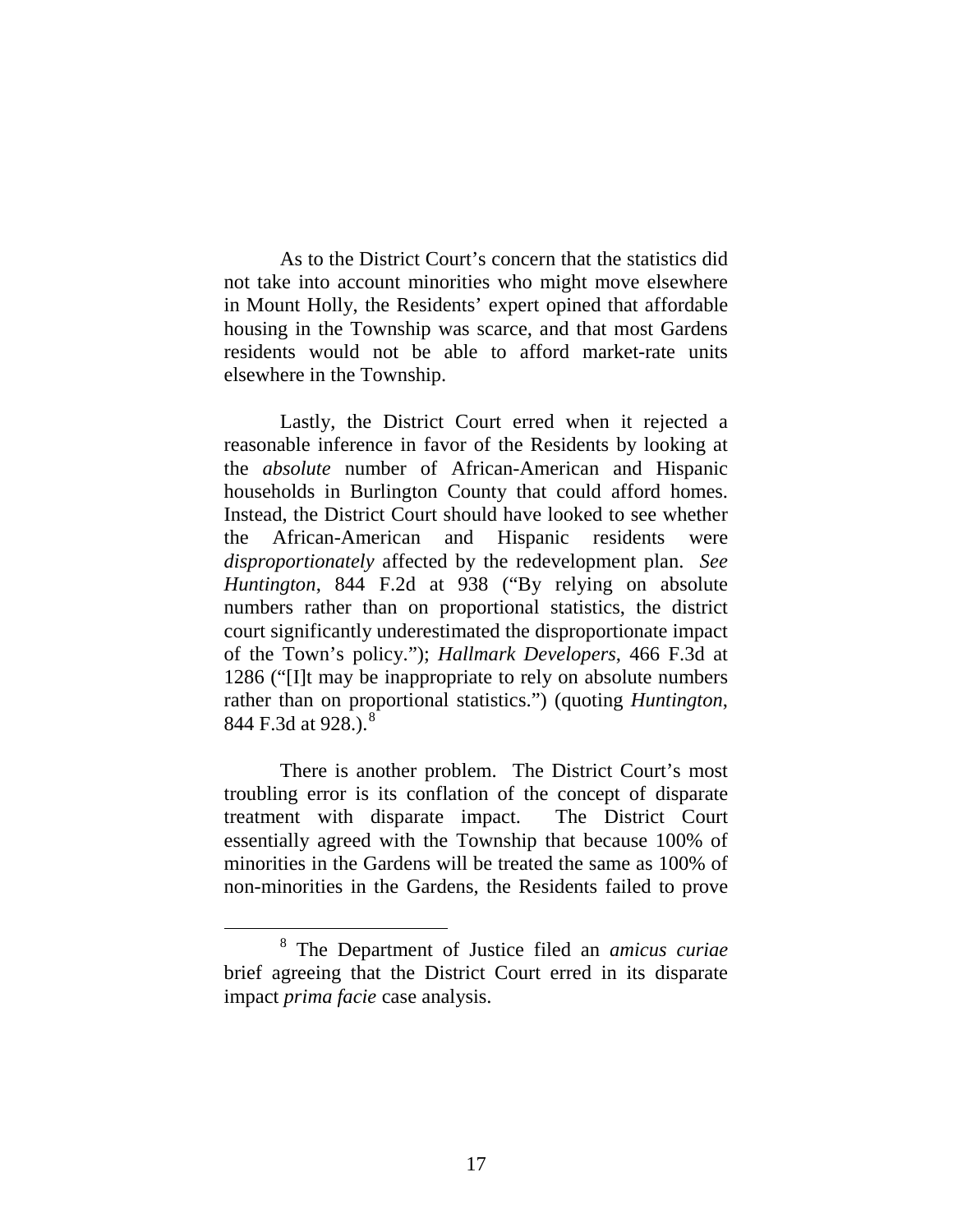there is a greater adverse impact on minorities. This was in error. We need not simply ask whether the White residents at the Gardens are *treated* the same as the minority residents at the Gardens. The logic behind the FHA is more perceptive than that. It looks beyond such specious concepts of equality to determine whether a person is being deprived of his lawful rights because of his race. Rather, a disparate impact inquiry requires us to ask whether minorities are disproportionately *affected* by the redevelopment plan. Thus the Residents can establish a *prima facie* case of disparate impact by showing that minorities are disproportionately burdened by the redevelopment plan or that the redevelopment plan "[falls] more harshly" on minorities. *Doe v. City of Butler*, 892 F.2d 315, 323 (3d Cir. 1989).

The Township asserts that a disparate impact approach would result in the unintended consequence of halting the redevelopment of minority neighborhoods and that it is foreclosed by the Supreme Court's decision in *City of Memphis v. Greene*, which states that

> [b]ecause urban neighborhoods are so frequently characterized by a common ethnic or racial heritage, a regulation's adverse impact on a particular neighborhood will often have a disparate effect on an identifiable ethnic or racial group. To regard an inevitable consequence of that kind as a form of stigma so severe as to violate the Thirteenth Amendment would trivialize the great purpose of that charter of freedom.

451 U.S. 100, 128 (1981).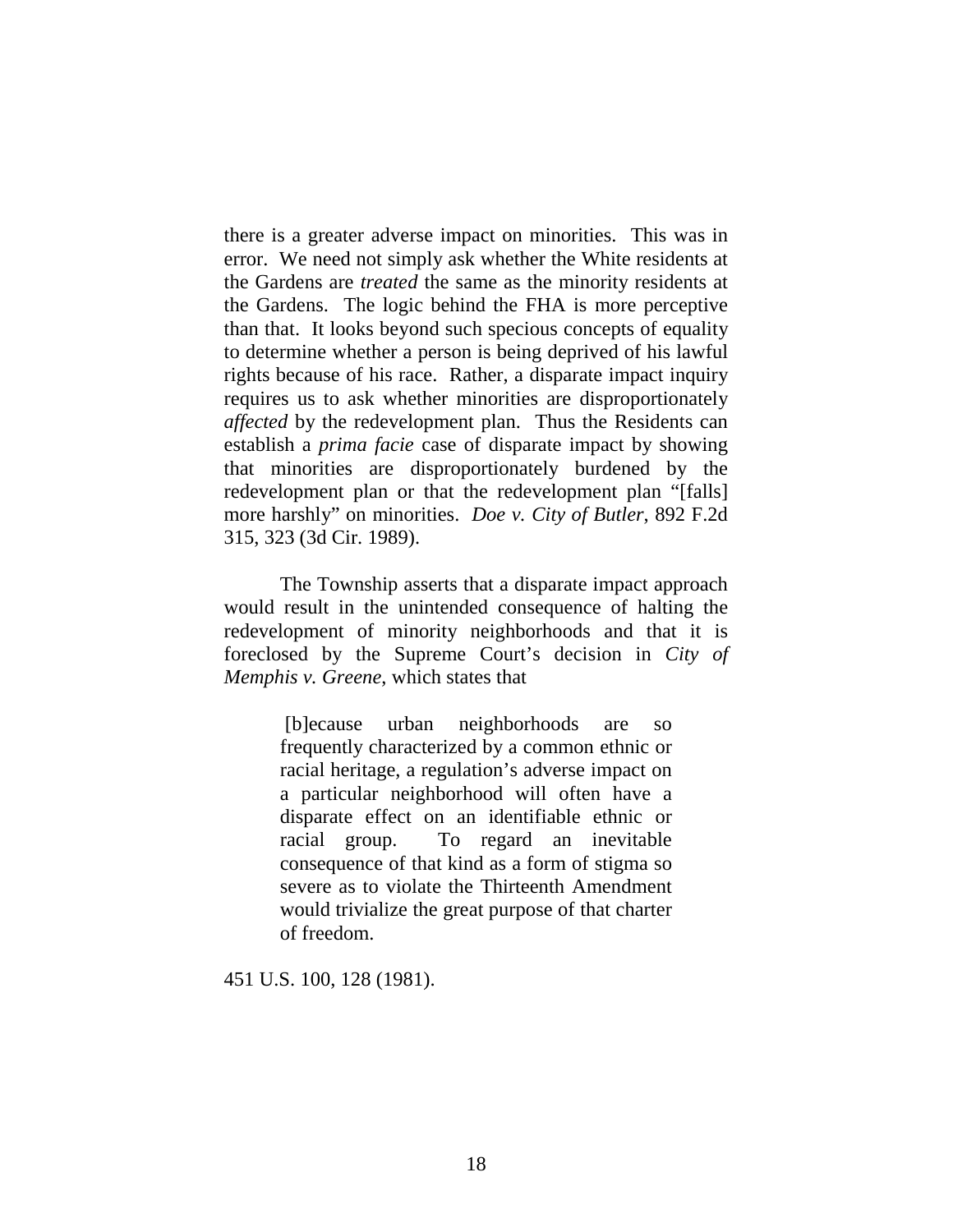There are three problems with the Township's position. First, *City of Memphis* was concerned with the standard for establishing a violation of the Thirteenth Amendment's ban on the "badges and incidents of slavery in the United States." *Id.* at 125-26. Whatever that standard might be—a question left open by the Supreme Court's ruling in that case, *see id.* at 130 (White, J., concurring)—*City of Memphis* did not consider the FHA. All of the courts of appeals that have considered the matter, including this one, have concluded that plaintiffs can show the FHA has been violated through policies that have a disparate impact on a minority group. *See Greater New Orleans Fair Housing Action Center v. HUD*, 639 F.3d 1078, 1085 (D.C. Cir. 2011) (acknowledging the majority view but declining to take a position on the matters); *Simms v. First Gibraltar Bank,* 83 F.3d 1546, 1555 (5th Cir. 1996); *Mountain Side Mobile Estates P'ship v. HUD,* 56 F.3d 1243, 1250-51 (10th Cir. 1995)*; Jackson v. Okaloosa County,* 21 F.3d 1531, 1543 (11th Cir. 1994)*; Casa Marie, Inc. v. Superior Court of Puerto Rico*, 988 F.2d 252, 269 n.20 (1st Cir. 1993); *Keith,*  858 F.2d at 482-84; *United States v. Starrett City Assocs*., 840 F.2d 1096, 1100 (2d Cir. 1988); *Arthur v. City of Toledo,* 782 F.2d 565, 574-75 (6th Cir. 1986); *Smith*, 682 F.2d at 1065; *United States v. Mitchell*, 580 F.2d 789, 791-92 (5th Cir. 1978); *Rizzo,* 564 F.2d at 147-48; *Metro. Hous. Dev. Corp.*, 558 F.2d at 1290; *United States v. City of Black Jack*, 508 F.2d 1179, 1184 (8th Cir. 1974).

Second, the Township's approach urges us to conclude that the FHA is violated only when a policy treats each individual minority resident differently from each individual White resident. Under our precedent, a plaintiff may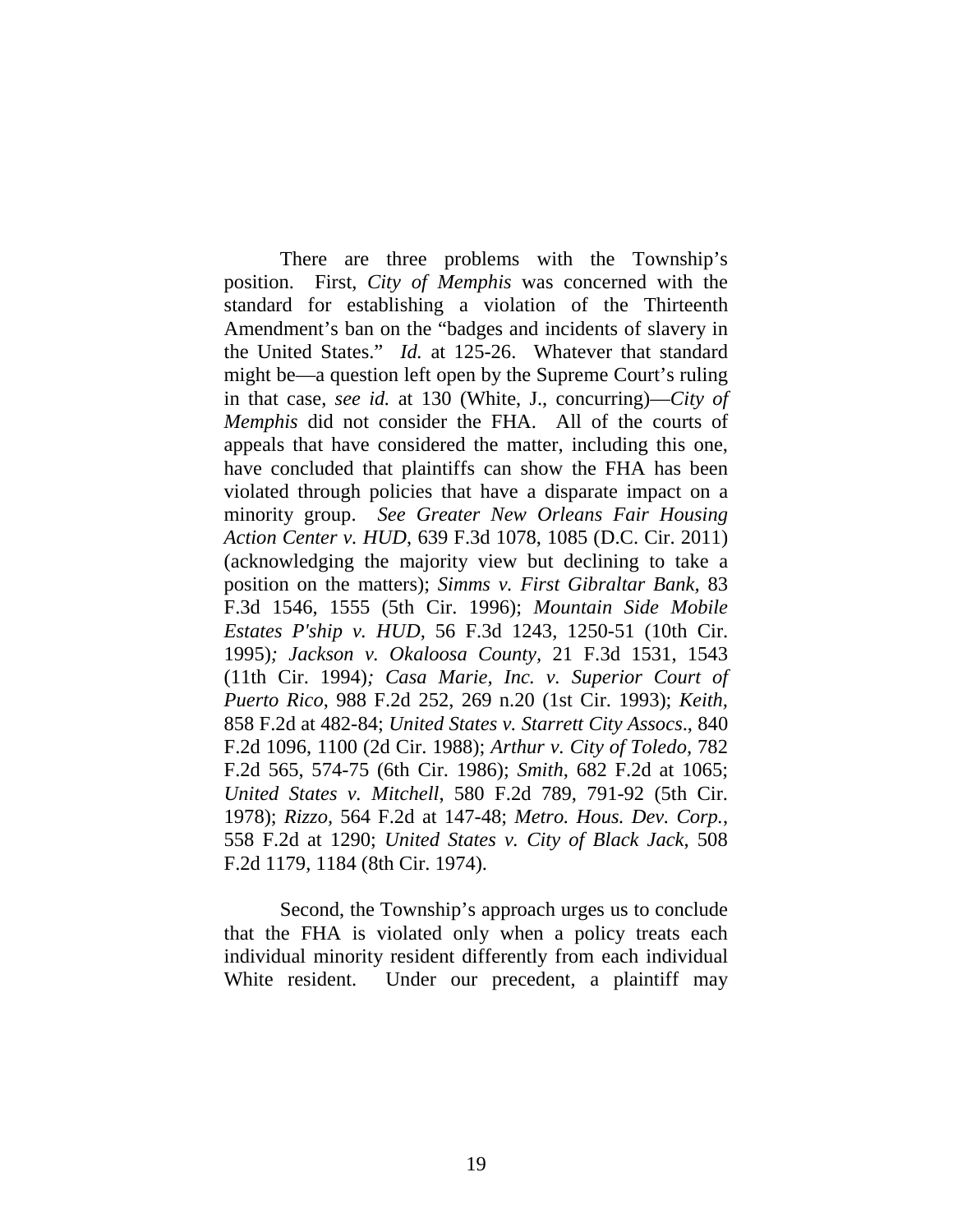establish a *prima facie* case of discrimination by demonstrating that the policy disproportionately affects or impacts one *group* more than another—facially disparate treatment need not be shown. For instance, in *Rizzo*, the waiting list for public housing comprised 85% African-Americans and 95% minorities, meaning that 5% were White. 564 F.2d at 142. The White residents on the list were treated the same as the minority residents on the list—each was hurt by Philadelphia's decision to block a public housing project—but we nevertheless found a violation of the FHA because cancelling the project had a "racially disproportionate effect" on African-Americans. *Id.* at 149 ("Nor can there be any doubt that the impact of the governmental defendants' termination of the project was felt primarily by blacks, who make up a substantial *proportion* of those who would be eligible to reside there.") (emphasis added).

The Township may be correct that a disparate impact analysis will often allow plaintiffs to make out a *prima facie* case when a segregated neighborhood is redeveloped in circumstances where there is a shortage of alternative affordable housing. But this is a feature of the FHA's programming, not a bug. The FHA is a broadly remedial statute designed to prevent and remedy invidious discrimination on the basis of race, *see Havens Realty Corp. v. Coleman*, 455 U.S. 363, 380 (1982), that facilitates its antidiscrimination agenda by encouraging a searching inquiry into the motives behind a contested policy to ensure that it is not improper. *See* Christine Jolls, *Antidiscrimination and Accommodation*, 115 Harv. L. Rev. 642, 652 (2001) (remarking that a "leading gloss" on the Supreme Court's decision in *Griggs v. Duke Power Co.*, 401 U.S. 424 (1971), is that "disparate impact functions as a means of smoking out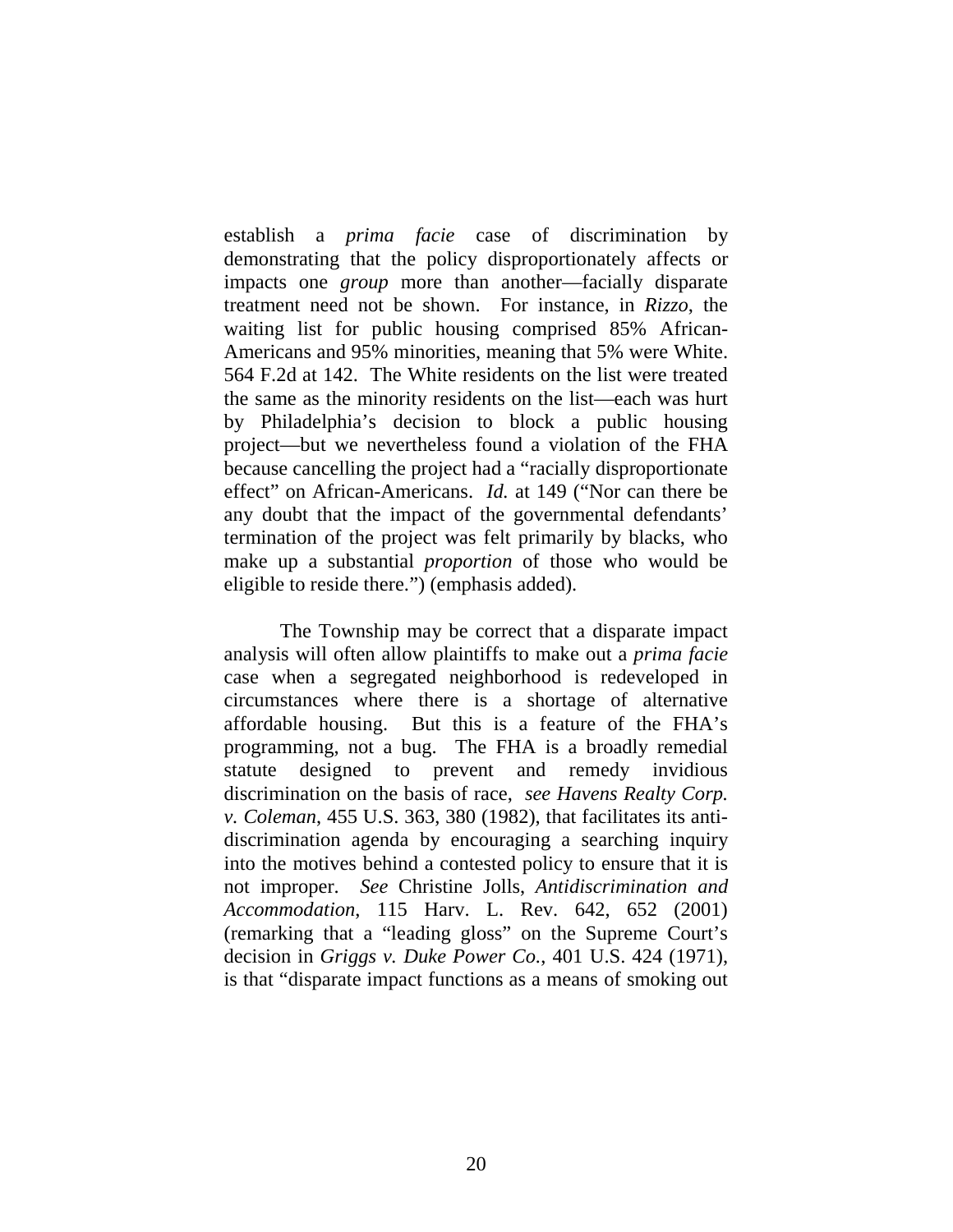subtle or underlying forms of intentional discrimination on the basis of group membership."). We need not be concerned that this approach is too expansive because the establishment of a *prima facie* case, by itself, is not enough to establish liability under the FHA. It simply results in a more searching inquiry into the defendant's motivations—precisely the sort of inquiry required to ensure that the government does not deprive people of housing "because of race."

Finally, the Township seems to argue that its redevelopment plan does not violate Title VIII unless the statistics show that it increases segregation in the Township. (Twp. Br. at 18.). Showing that a policy has a segregative effect is one way to establish a violation of Title VIII, but it is not the only way. *See Huntington Branch*, 844 F.2d at 937 (observing that a policy often discriminates in one of two ways: having a disparate impact or perpetuating segregation). The Township is free to argue that its plan is less discriminatory than all of the available alternatives because it does the best job of integrating the neighborhood. However, those arguments are properly considered in the context of the last steps of the Title VIII analysis, not as a requirement of the *prima facie* case.

In reality, the District Court's decision was based on a valid and practical concern, which appears to drive its reasoning throughout the opinion. It feared that finding a disparate impact here would render the Township powerless to rehabilitate its blighted neighborhoods. This underlying rationale distorts the focus and analysis of disparate impact cases under the FHA. In disparate impact cases, "[e]ffect, not motivation, is the touchstone because a thoughtless housing practice can be as unfair to minority rights as a willful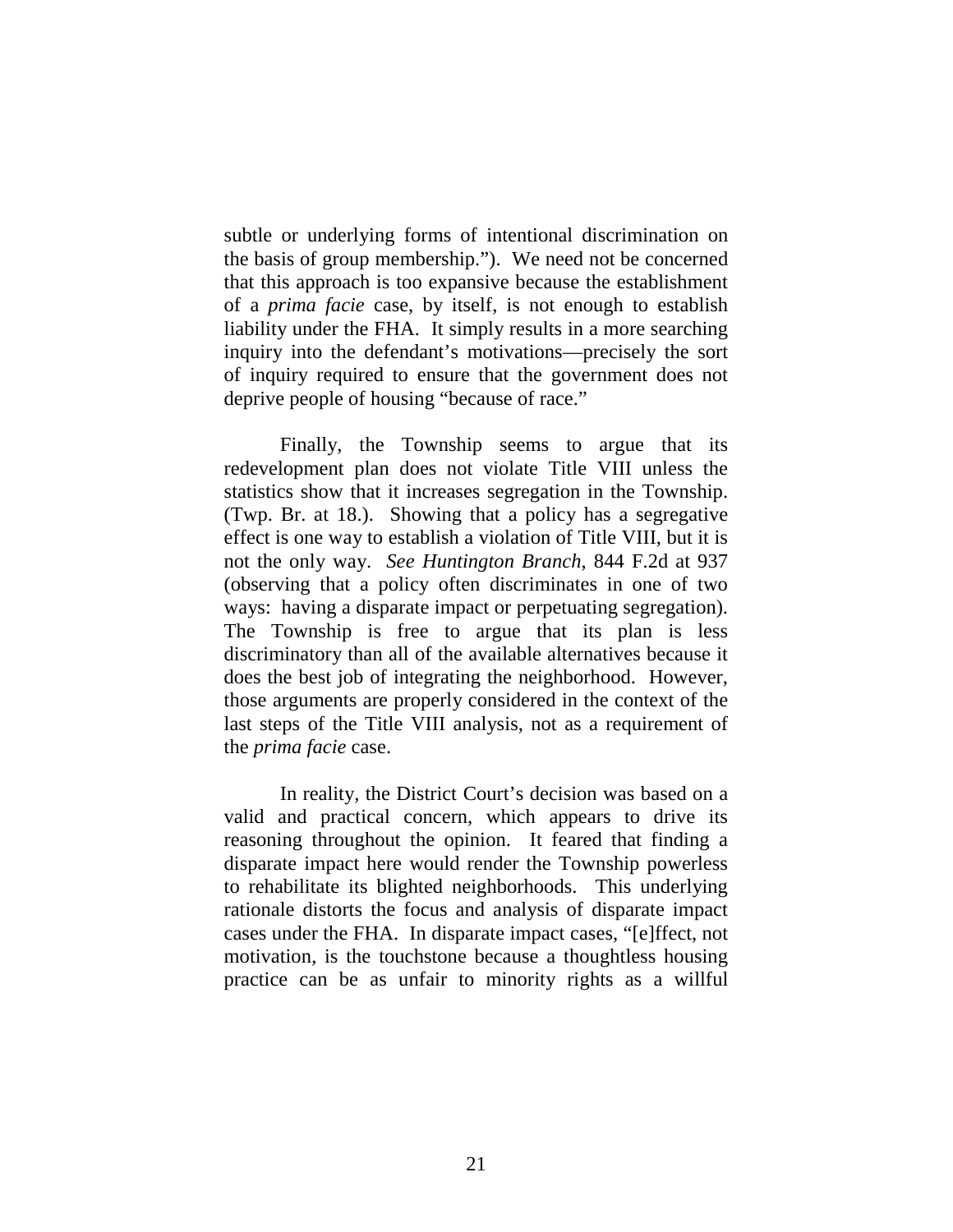scheme." *Smith v. Anchor Bldg. Corp.*, 536 F.2d 231, 233 (8th Cir. 1977). Once the Residents established a *prima facie* case of disparate impact, the District Court's inquiry must continue to determine whether a person is being deprived of his lawful rights because of his race. It must ask whether that Township's legitimate objectives could have been achieved in a less discriminatory way.

### **B.**

Once the plaintiffs establish a *prima facie* case, the defendants must offer a legitimate reason for their actions. In this case, everyone agrees that alleviating blight is a legitimate interest. The core of the dispute between the parties is over the next step of the FHA's burden-shifting analysis: whether the defendants have shown that there is no less discriminatory alternative. *Rizzo*, 564 F.2d at 149. Only when the defendants make this showing does the burden shift back to the plaintiffs—where it ultimately remains—to provide evidence of such an alternative. *Id.* at 149 n.37. The test for whether there is no alternative is "similar to the test of whether the defendant has demonstrated that the requested accommodation is 'unreasonable' for the purposes of rebutting a claim under § 3604(f)(3)(B)." *Lapid-Laurel*, 284 F.3d at 468. Section 2604(f)(3)(B) of the FHA requires that reasonable housing accommodations be made for individuals with disabilities. In other words, the defendant must show that the alternatives impose an undue hardship under the circumstances of this specific case. *See US Airways v. Barnett*, 535 U.S. 391, 401-02 (2002) (discussing the term "unreasonable accommodation" under the Americans with Disabilities Act).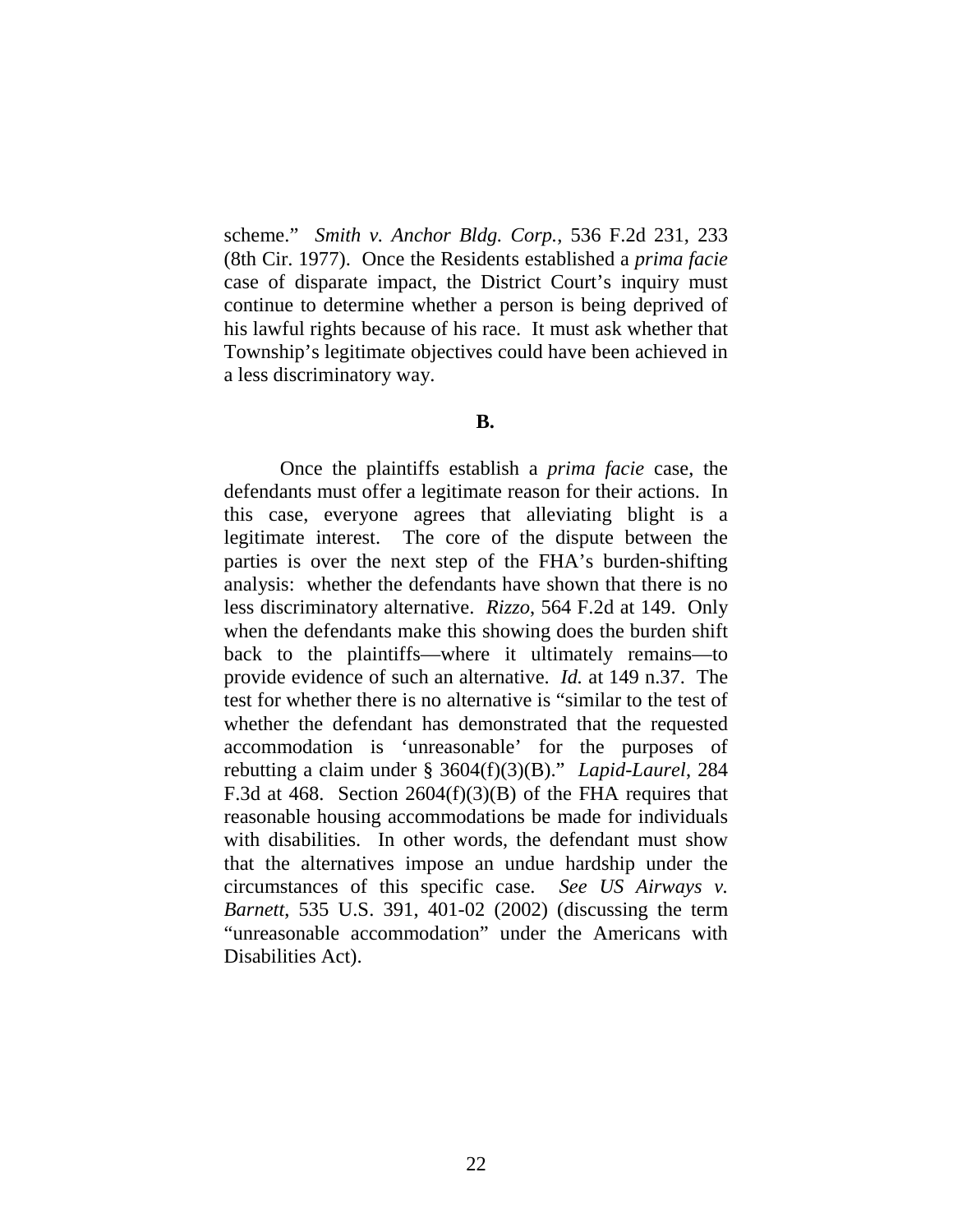The District Court characterized the Residents' proposed alternative as follows:

> [E]ffectively, plaintiffs are seeking to remain living in the blighted and unsafe conditions until they are awarded money damages for their claims and sufficient compensation to secure housing in the local housing market. Although couched at times like an effort to have the development go up around them, like a highway built around a protected tree, or to have their units rehabilitated, this makes little if no practical sense after years of litigation, approved redevelopment plans, and the expenditure of significant public resources. At this late stage, the only real practical remedy is for plaintiffs to receive the fair value for their home as well as proper and non-discriminatory relocation procedures and benefits . . . . The relief they are seeking is inconsistent with proving the fourth element of their FHA claimnamely, that an alternative course of action to eminent domain and relocation is viable.

(JA 17 n.12) (ellipsis in original).

The Residents' evidence is susceptible to more favorable inferences. The Residents are not asking for permission to continue to live in "blighted and unsafe" conditions. Instead, they argue that there is a feasible plan that meets the Township's goals and entails more substantial rehabilitation. Taking the evidence in the light most favorable to the Residents, one could credit the report of the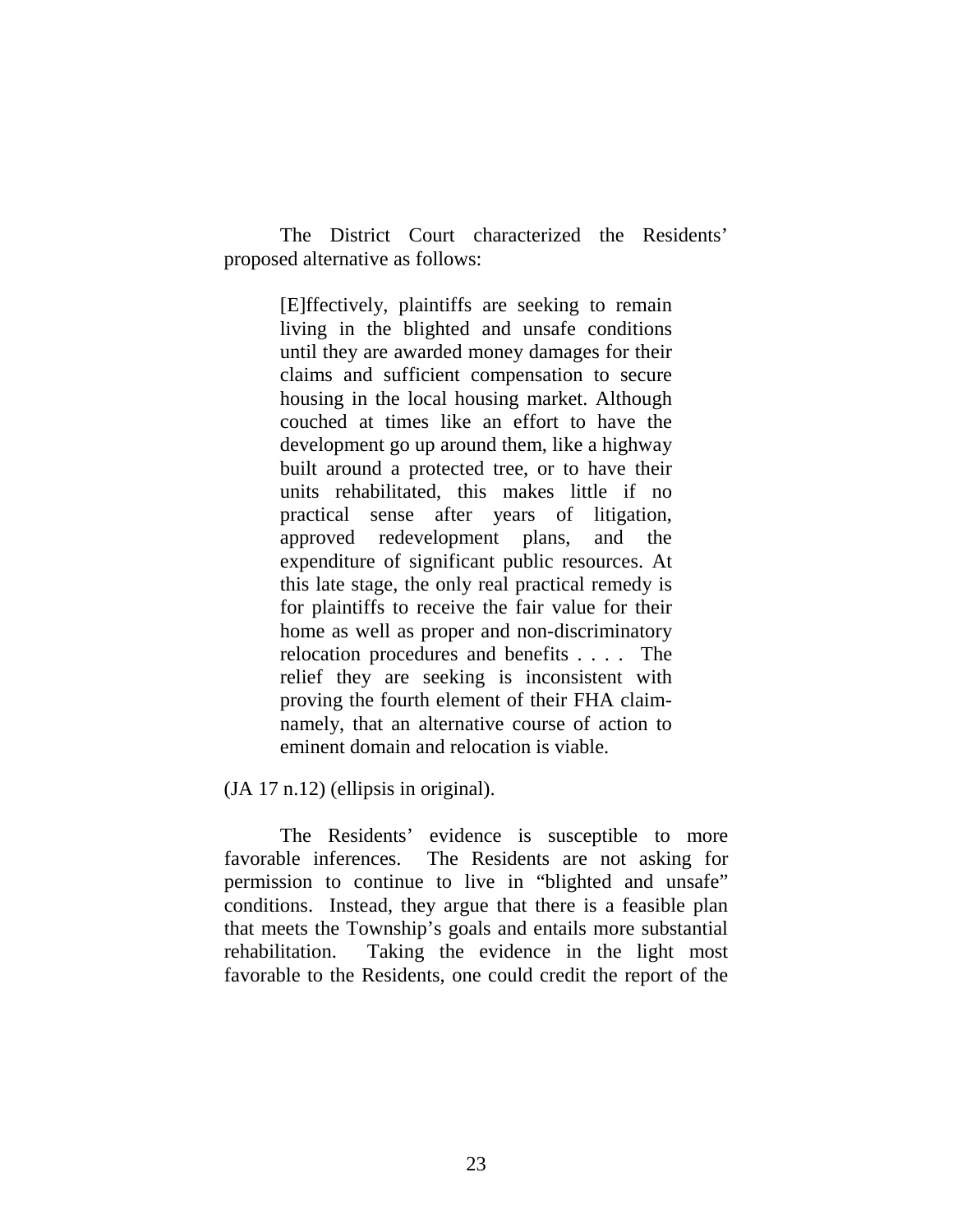Residents' planning expert, which stated that the "blighted and unsafe" conditions could be remedied in a far less heavyhanded manner that would not entail the wholesale destruction and rebuilding of the neighborhood.

The Residents' expert pointed out that, although the Revised West Rancocas Plan called for development in stages, the Township began the development by aggressively acquiring houses, which it left vacant and then destroyed. He opined that a more gradual redevelopment plan would have allowed existing residents to move elsewhere in the neighborhood during one part of the redevelopment, and then move back once the redevelopment was completed. The Residents' expert further noted that the Township had not performed a comparative cost analysis showing that total demolition, relocation, and new construction was less feasible than an alternative focused on rehabilitation. Indeed, the expert went on to propose an alternative redevelopment plan that would rely on the targeted acquisition and rehabilitation of some of the existing Gardens homes, the combination of some houses to make larger homes, an initiative to make the houses more attractive through the use of landscaping and added amenities such as decks and porches, and selective demolition and new construction, including the construction of more affordable units. The Residents' expert also provided examples of previous alternatives—including one developed as early as 1989—to show that the complete demolition of the neighborhood was not the only possible solution to blight in the Gardens.<sup>[9](#page-23-0)</sup> Finally, he provided a non-exhaustive list of

<span id="page-23-0"></span> <sup>9</sup> The 1989 plan was not provided as *the* alternative but only to show that less discriminatory alternatives had been considered in the past and could serve as the basis for an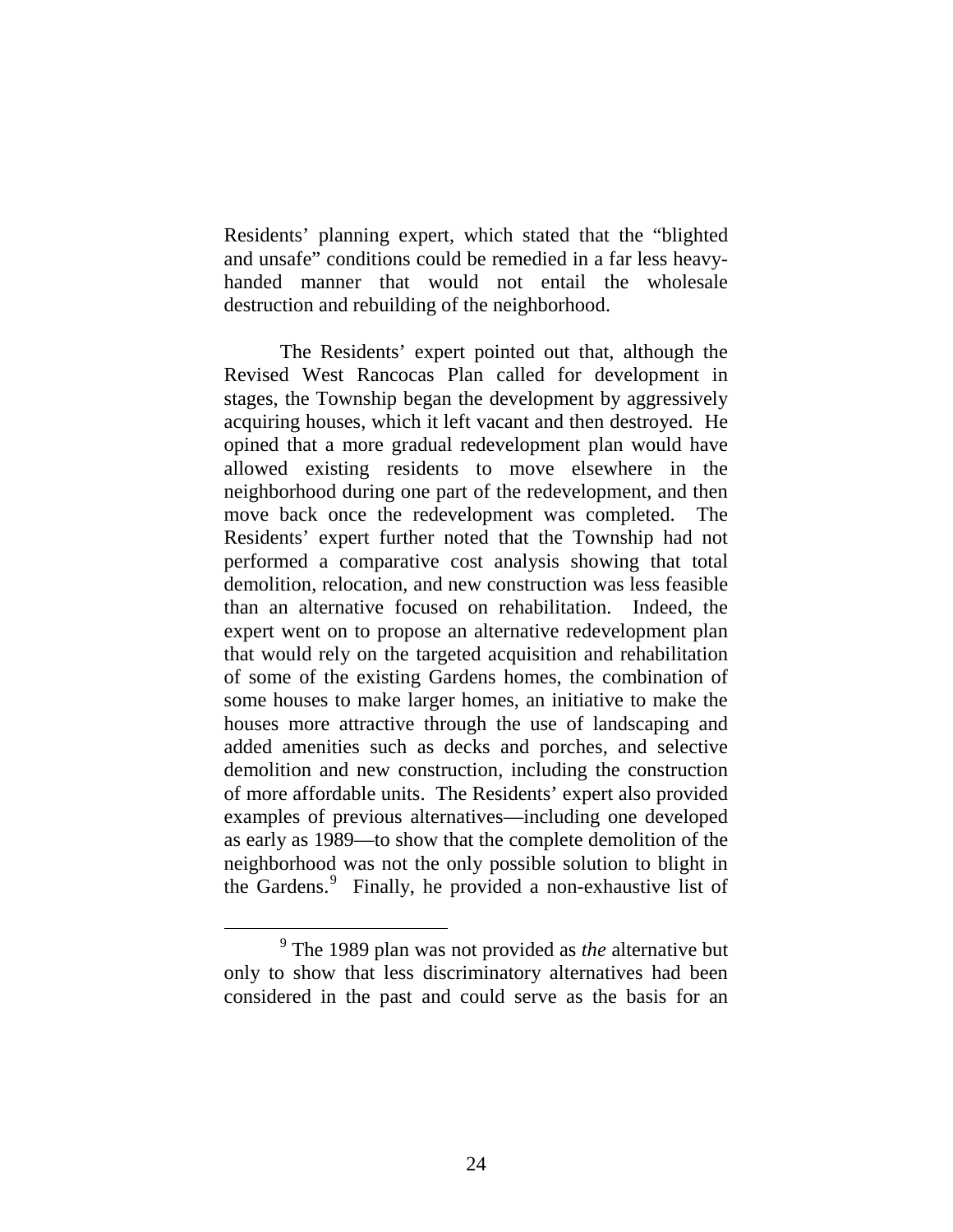state and federal funding programs that would support such a redevelopment plan and observed that the Township had failed to make an active effort to locate a developer with experience in neighborhood rehabilitation.

The Township provided the contrasting statements of its Township manager, who argued that a rehabilitation program was not economically feasible. In support, she cited the fact that one alternative, the Mt. Holly 2000 program, demonstrated that rehabilitation of each unit would be extremely costly. She also challenged the availability of sources of funding for a rehabilitation. Lastly, she emphasized the many problems that led the Township to declare the Gardens an area in need of redevelopment and asserted the belief of the Township Council and its planning board that demolition and replacement is the most effective and efficient approach to solving the neighborhood's problems.

These contrasting statements, as well as the parties' continued arguments on appeal as to the cost and feasibility of an alternative relying on rehabilitation, create genuine issues of material fact that require further investigation. Once the record on alternatives has been more fully developed, the District Court may entertain renewed motions for summary judgment, taking into account the Township's initial burden of showing that there are no less discriminatory alternatives, as well as the standard advanced in *Lapid-Laurel* for

 $\overline{a}$ 

updated approach that would lessen the redevelopment's impact on minority residents of the Township.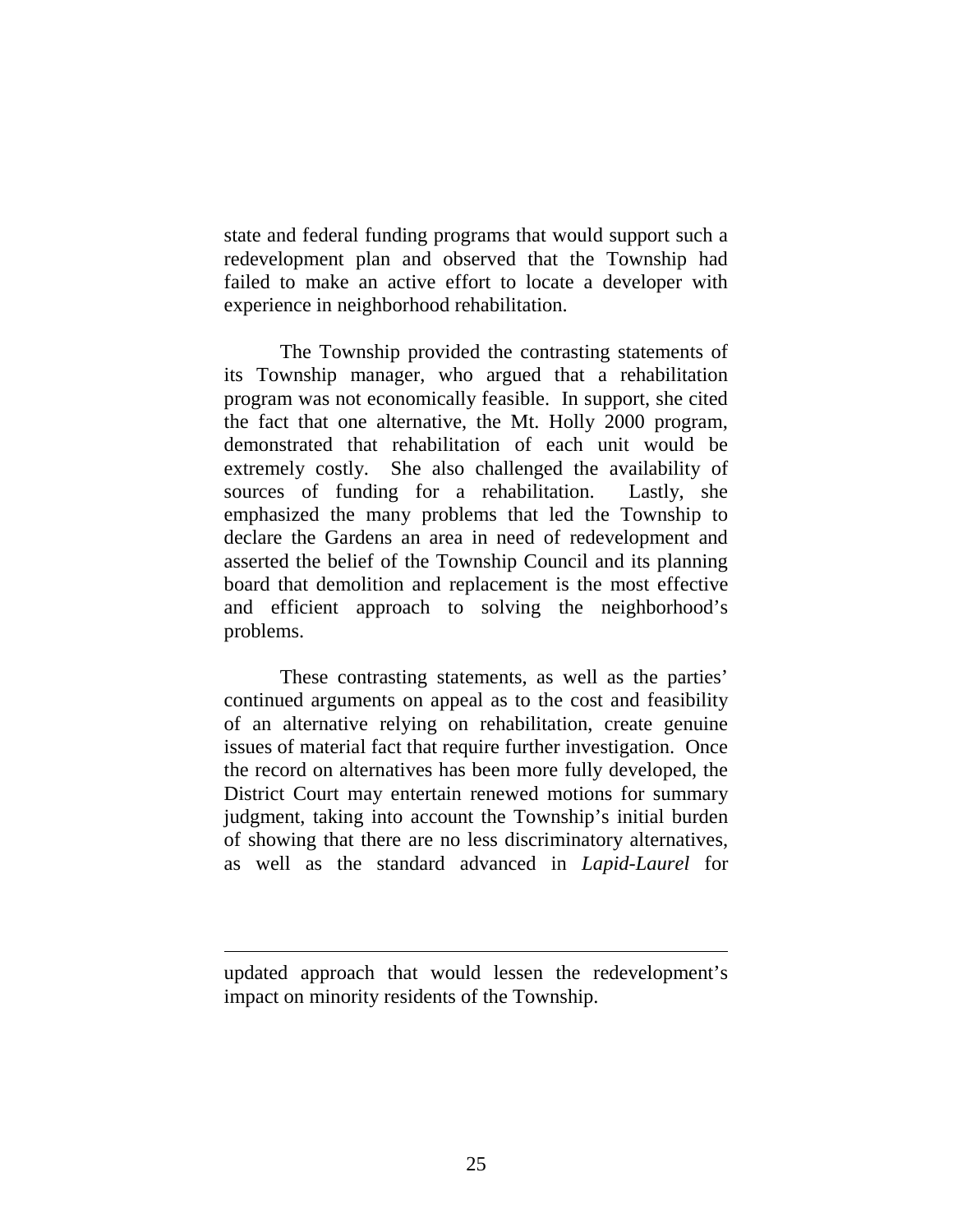ultimately determining whether an alternative is unreasonable.<sup>[10](#page-25-0)</sup>

### **III.**

The Residents are also seeking to recover under the theory that the Township intentionally discriminated against its minority residents when it adopted the redevelopment plan. The District Court saw no evidence of intentional discrimination and granted the Township's motion for summary judgment. After carefully considering the matter, we discern no error in the District Court's decision and will thus affirm that ruling.

## **IV.**

The Township has broad discretion to implement the policies it believes will improve its residents' quality of life. But that discretion is bounded by laws like the FHA and by the Constitution, which prevent policies that discriminate on the basis of race. For this reason, "the federal courts must

<span id="page-25-0"></span> <sup>10</sup> Triad asserts that the portion of the District Court's order relating to its involvement should be affirmed because the Residents, on appeal, have waived their claims against it. We disagree. In their brief, the Residents argue that the redevelopers, which include Triad, provided inadequate relocation assistance, allowed residents to be improperly pressured to leave, and that the redevelopment plan essentially pushes minority residents out of Mount Holly. For all of the reasons stated in this opinion, these are genuine issues of material fact that must be resolved through further discovery on remand.